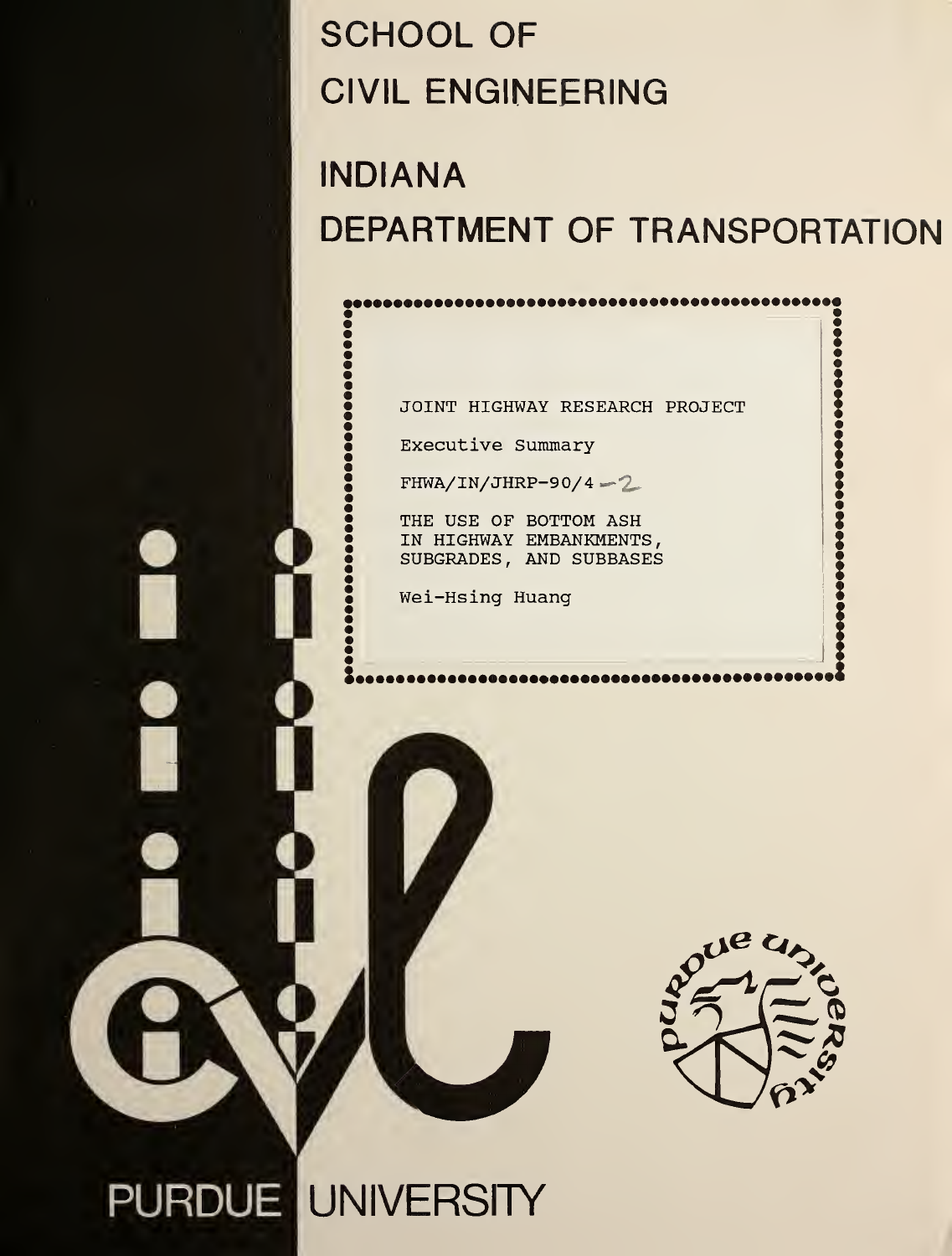

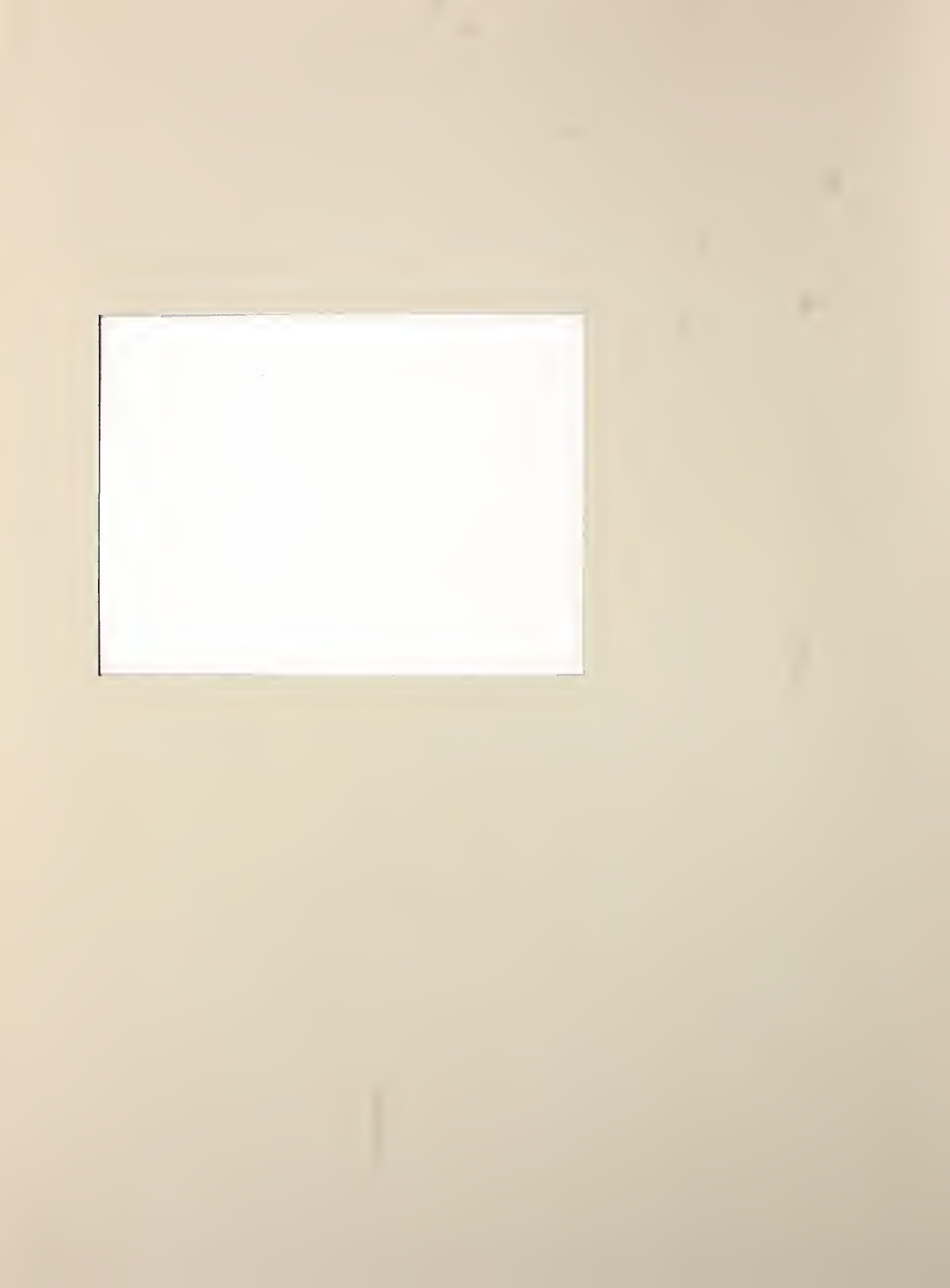JOINT HIGHWAY RESEARCH PROJECT

 $\omega_{\rm{max}}=0.5$ 

Executive Summary

FHWA/IN/JHRP-90/4 $-2$ 

THE USE OF BOTTOM ASH IN HIGHWAY EMBANKMENTS, SUBGRADES, AND SUBBASES

Wei-Hsing Huang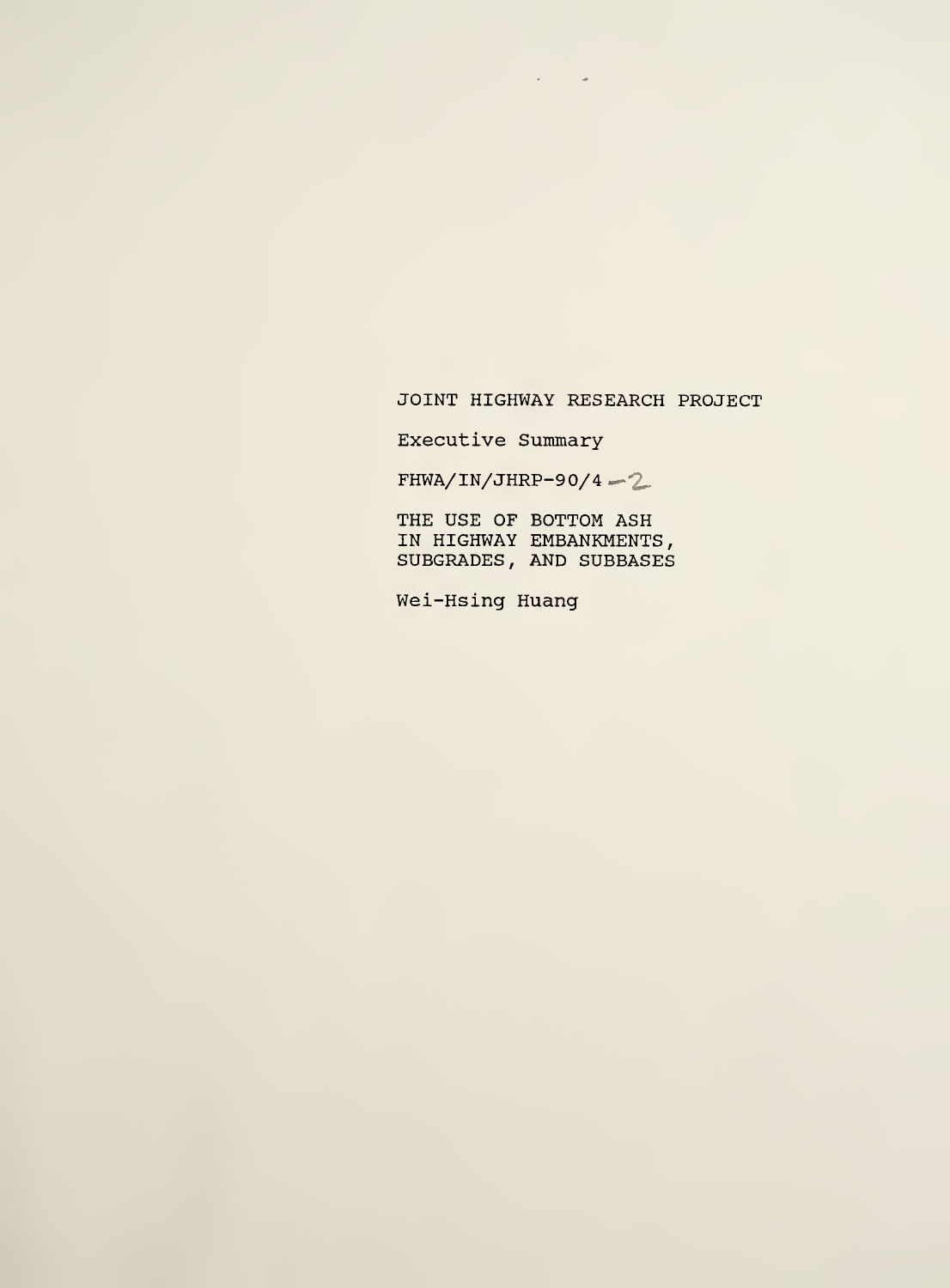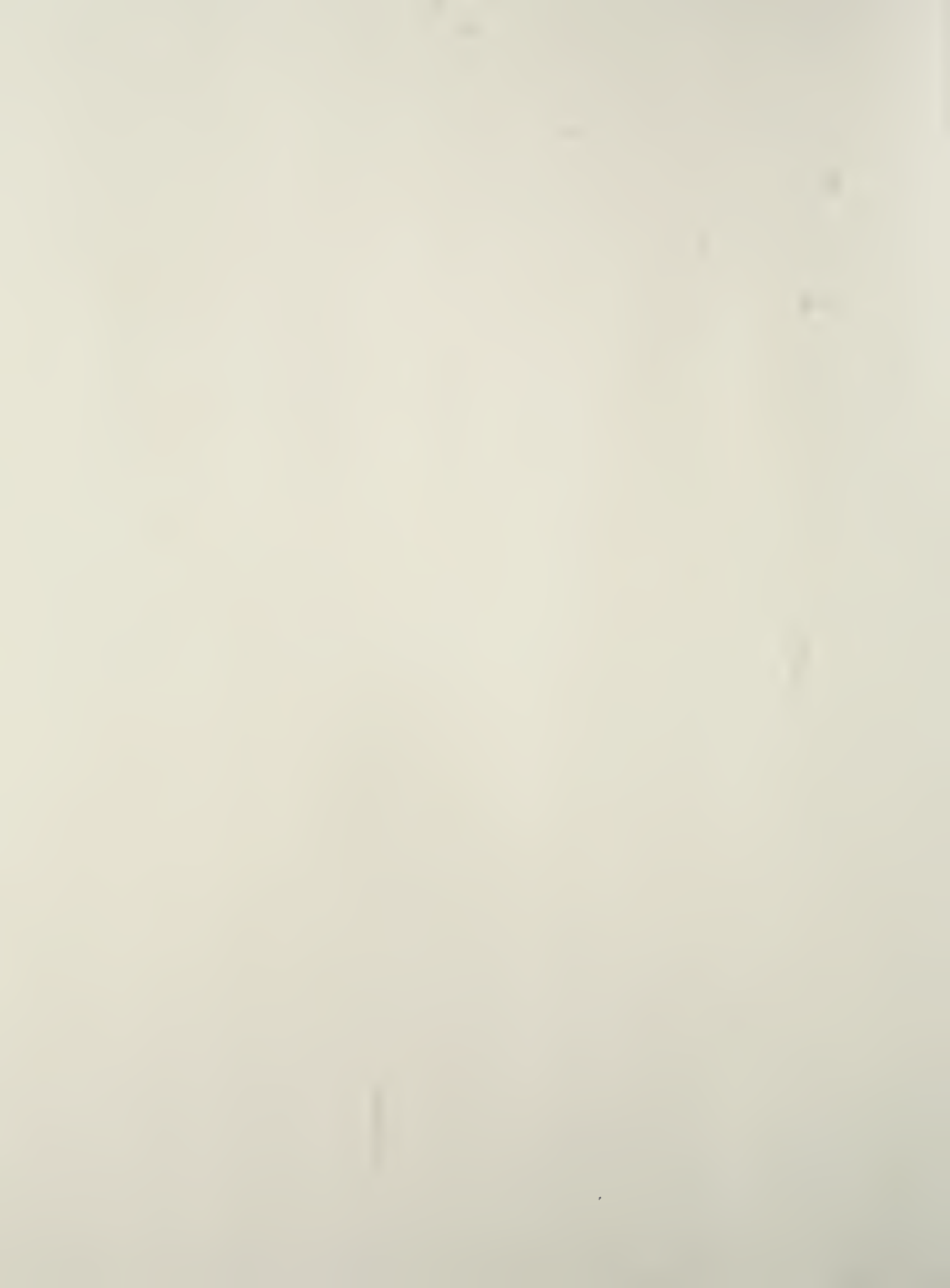#### EXECUTIVE SUMMARY

# THE USE OF BOTTOM ASH IN HIGHWAY EMBANKMENTS, SUBGRADES , AND SUBBASES

| To: | H. L. Michael, Director             | Feb. 15, 1990 |                   |
|-----|-------------------------------------|---------------|-------------------|
|     | Joint Highway Research Project      |               |                   |
|     |                                     |               | Project: C-36-50I |
|     | From: C. W. Lovell and J. E. Lovell |               |                   |
|     | Joint Highway Research Project      | File: 6-19-9  |                   |

Attached is the Final Report of the HPR Part II study titled "The Use of Bottom Ash in Highway Embankments, Subgrades, and Subbases." The report was prepared by Mr. Wei-Hsing Huang, Graduate Research Assistant, under our direction.

A total of eleven Indiana bottom ashes was selected, sampled from ten power plants, and tested extensively to provide information on the properties of Indiana bottom ashes. The results of detailed evaluations show that the properties of bottom ash compare favorably with conventional highway materials, and they would also meet specification reguirements set for conventional materials.

The potential environmental effects of bottom ash utilization<br>were evaluated by performing the EP toxicity test and an<br>Indiana leaching method. It was found that bottom ash can be classified as nonhazardous according to the current EPA regulations. Also, bottom ash leachate would meet the requirements for the most restrictive type of waste site specified in the Indiana Administrative Code.

The report is submitted for review, comment and acceptance in fulfillment of the referenced study.

Respectfully submitted,

LA.0 bn? <U£

C. W. Lovell Research Engineer

A. G. Altschaeffl R. A. Howden  $cc:$ J. M. Bell M. K. Hunter M. E. Cantrall J. P. Isenbarger<br>W. F. Chen J. F. McLaughlin W. F. Chen J. F. McLaughlin W. L. Dolch K. M. Mellinger R. L. Eskew R. D. Miles D. E. Hancher

E. Lovell

 $\mathbf{B}$ . Lovell Professional Research Assistant

- 
- 
- 
- 
- 
- P. L. Owens
- B. K. Partridge
- G. T. Satterly
- C. F. Scholar
	- K. C. Sinha
	- C. A. Venable
- T. D. White
	- L. E. Wood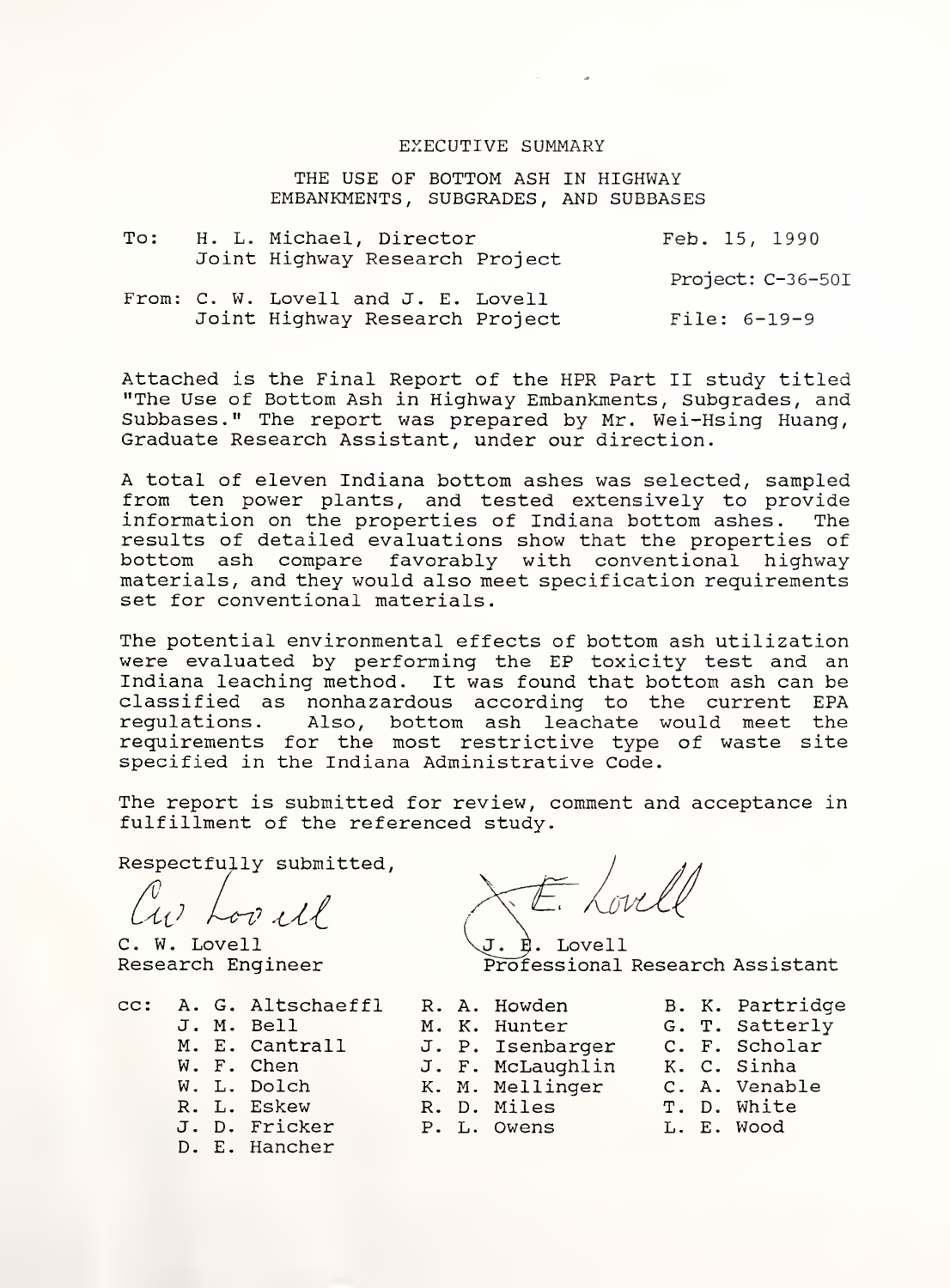**TECHNICAL REPORT STANDARD TITLE PA** 

| 1. Report No.                                                                                           | 2. Government Accession No.              | 3. Recipient's Catalog No.                                                                                                                                                                                                                                                                                                                                   |  |
|---------------------------------------------------------------------------------------------------------|------------------------------------------|--------------------------------------------------------------------------------------------------------------------------------------------------------------------------------------------------------------------------------------------------------------------------------------------------------------------------------------------------------------|--|
| FHWA/IN/JHRP-90/4                                                                                       |                                          |                                                                                                                                                                                                                                                                                                                                                              |  |
| 4. Title and Subtitle<br>THE USE OF BOTTOM ASH IN HIGHWAY EMBANKMENTS,                                  | 5. Report Date<br>Feb. 15, 1990          |                                                                                                                                                                                                                                                                                                                                                              |  |
| SUBGRADES, AND SUBBASES                                                                                 | 6. Performing Organization Code          |                                                                                                                                                                                                                                                                                                                                                              |  |
| $7.$ Author(s)                                                                                          | 8. Performing Organization Report No.    |                                                                                                                                                                                                                                                                                                                                                              |  |
| Wei-Hsing Huang                                                                                         | FHWA/IN/JHRP-90/4                        |                                                                                                                                                                                                                                                                                                                                                              |  |
| 9. Performing Organization Name and Address<br>Joint Highway Research Project                           |                                          | 10. Work Unit No.                                                                                                                                                                                                                                                                                                                                            |  |
| Civil Engineering Building<br>Purdue University                                                         | 11. Contract or Grant No.<br>HPR Part II |                                                                                                                                                                                                                                                                                                                                                              |  |
| West Lafayette, Indiana 47907                                                                           | 13. Type of Report and Period Covered    |                                                                                                                                                                                                                                                                                                                                                              |  |
| 12. Sponsoring Agency Name and Address<br>Indiana Department of Transportation<br>State Office Building | Executive Summary                        |                                                                                                                                                                                                                                                                                                                                                              |  |
| 100 North Senate Avenue<br>Indianapolis, Indiana 46204                                                  | 14. Sponsoring Agency Code               |                                                                                                                                                                                                                                                                                                                                                              |  |
| 15. Supplementary Notes                                                                                 |                                          |                                                                                                                                                                                                                                                                                                                                                              |  |
| Prepared in cooperation with the U.S. Department of Transportation,<br>Federal Highway Administration.  |                                          |                                                                                                                                                                                                                                                                                                                                                              |  |
| 16. Abstract                                                                                            |                                          |                                                                                                                                                                                                                                                                                                                                                              |  |
| size distribution, sulfate soundness, Los Angeles abrasion, permeability, shear                         |                                          | This research assessed those properties of power plant bottom ash likely to affect<br>its use as highway fill or pavement material, based on laboratory investigation con-<br>ducted on eleven Indiana bottom ashes. Laboratory tests included: chemical analysis,<br>mineralogical study, microscopic examination of ash particles, specific gravity, grain |  |

strength, moisture-density relations, degradation under compaction, compressibility, and California bearing ratio.

The various test values and properties were compared to those of representative granular soils or appropriate specifications. These comparisons provide information necessary for judging the suitability of bottom ash in Indiana highway construction.

The potential environmental effects of bottom ash utilization were evaluated by performing leaching tests outlined in the EP toxicity test and an Indiana leaching method. Chemical analysis of the leachates showed that bottom ash is nonhazardous, and its effects on the quality of ground water are minimal.

| 17. Key Words<br>bottom ash, boiler slag, waste materials,<br>highway materials, embankment, pavement,<br>leaching test, leachate, ash disposal |                                      | 18. Distribution Statement<br>No restrictions. This document is available<br>to the public through the National Technical<br>Information Service, Springfield, Virginia<br>22161. |                  |           |
|-------------------------------------------------------------------------------------------------------------------------------------------------|--------------------------------------|-----------------------------------------------------------------------------------------------------------------------------------------------------------------------------------|------------------|-----------|
| 19. Security Classif, (of this report)                                                                                                          | 20. Security Classif, (of this page) |                                                                                                                                                                                   | 21. No. of Pages | 22. Price |
| Unclassified<br>Unclassified                                                                                                                    |                                      |                                                                                                                                                                                   | 269              |           |

 $n \cap T = 170071...$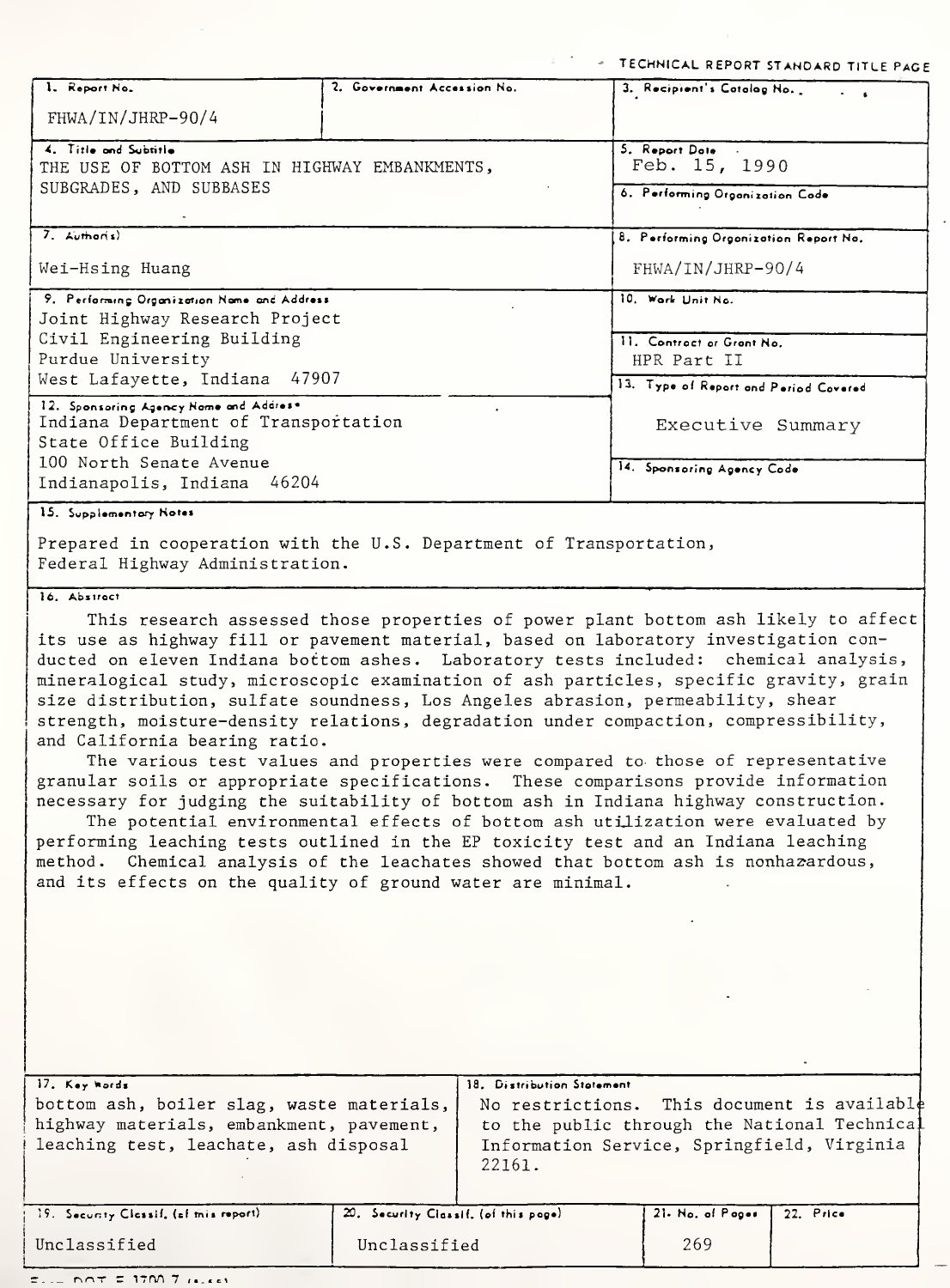Digitized by the Internet Archive in 2011 with funding from LYRASIS members and Sloan Foundation; Indiana Department of Transportation

http://www.archive.org/details/useofbottomashinOOexec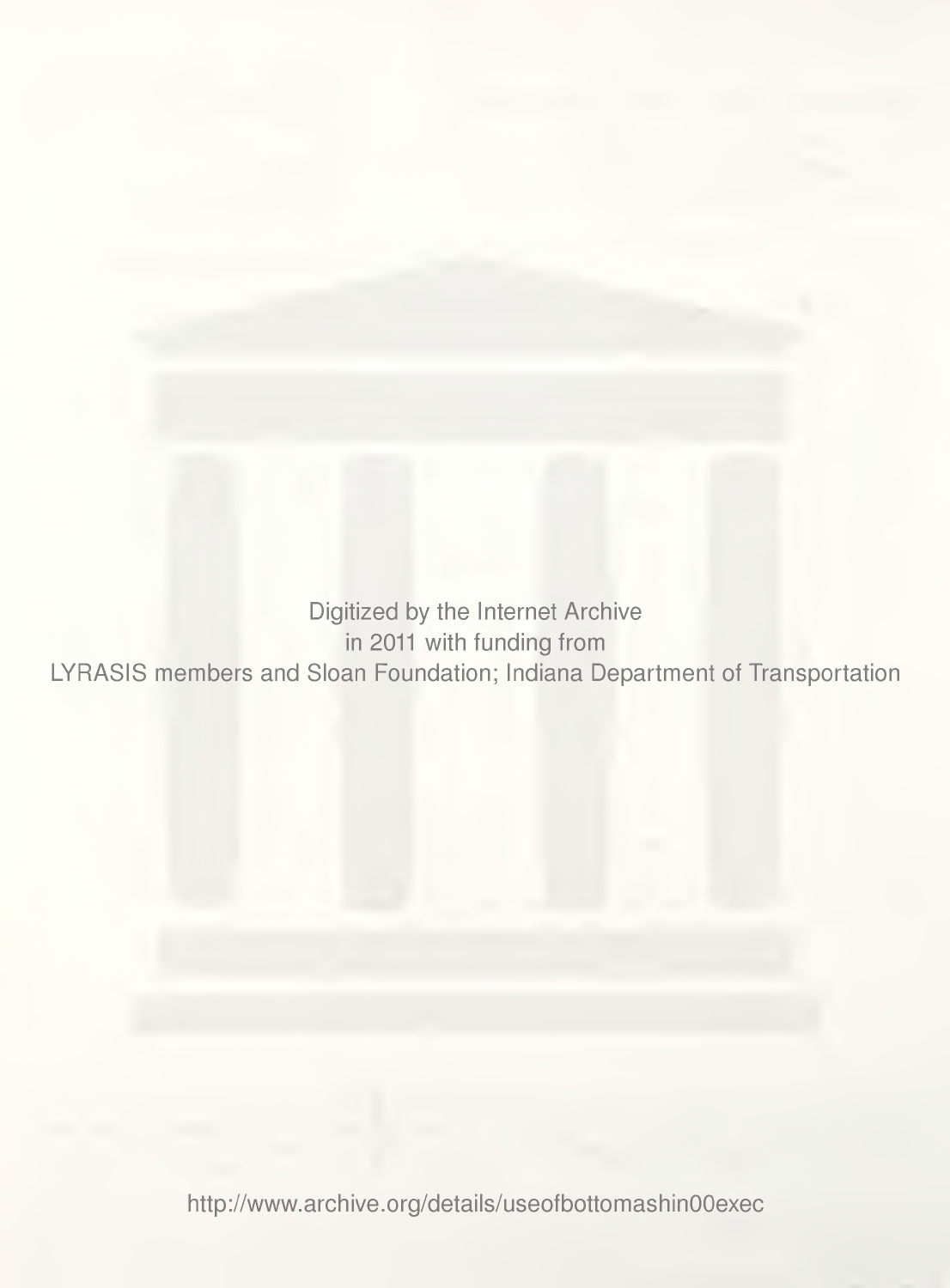## EXECUTIVE SUMMARY

THE USE OF BOTTOM ASH IN HIGHWAY EMBANKMENTS, SUBGRADES , AND SUBBASES

by

Wei-Hsing Huang Graduate Research Assistant

Joint Highway Research Project

Project No.: C-36-50I

File No.: 6-19-9

Prepared as Part of an Investigation

Conducted by the

Joint Highway Research Project Engineering Experiment Station Purdue University

In cooperation with the

Indiana Department of Transportation

and the

U.S. Department of Transportation Federal Highway Administration

The contents of this report reflect the views of the author who is responsible for the facts and accuracy of the data presented herein. The contents do not necessarily reflect the official views or policies of the Federal Highway Administration. This report does not constitute a standard specification or regulation.

> Purdue University West Lafayette, Indiana 47907

> > Feb. 15, 1990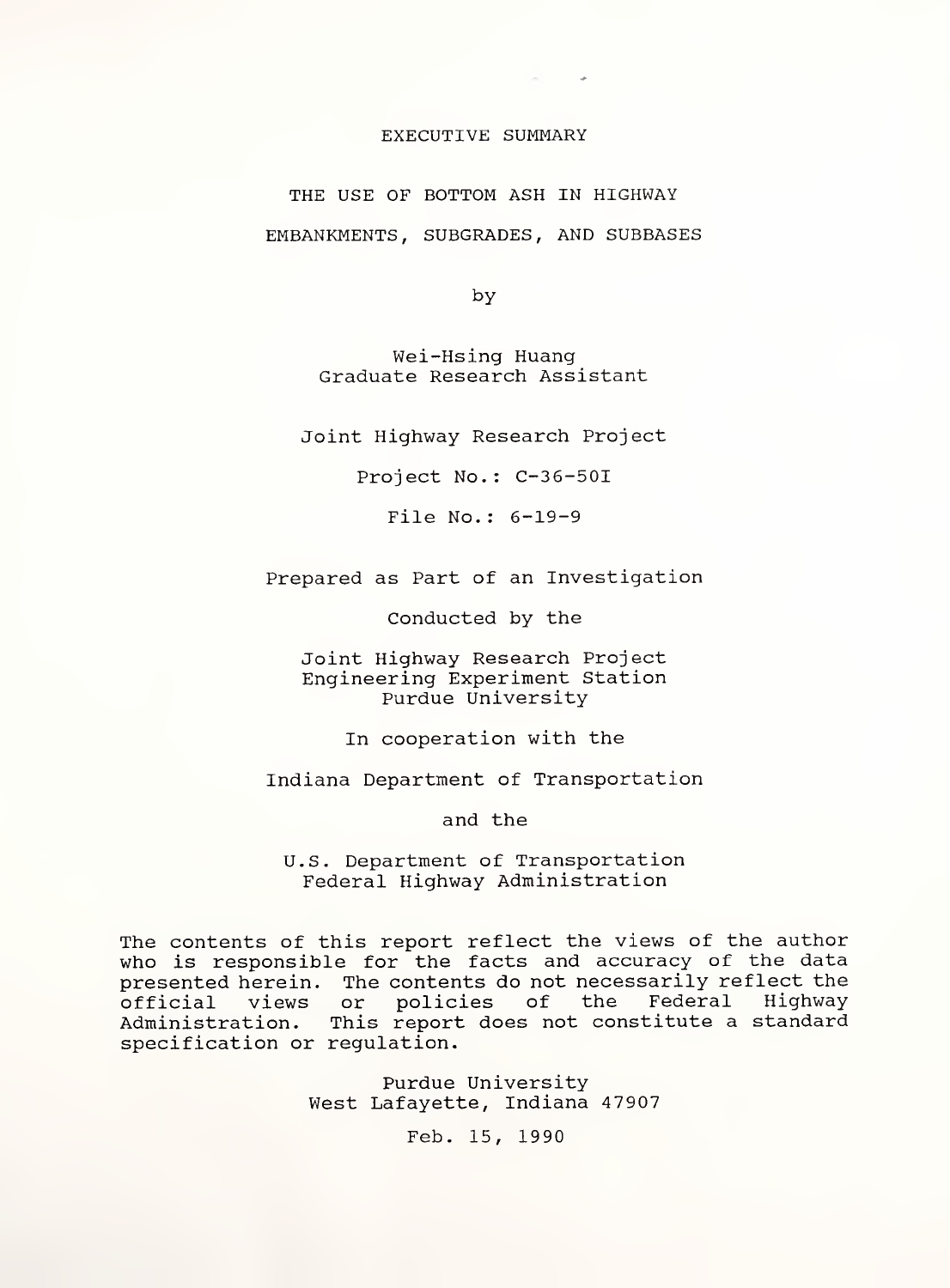#### Introduction

The growing demand for electricity has resulted in the construction of many coal-fired power plants and as a result the production of power plant ash has continued to increase. For example, in the 10-year period of 1976 to 1986, the annual production of power plant ash for the U.S. increased from 54 to 67 million tons. Disposal of power plant ash not only has become more burdensome to the power industry but also results in a cost ultimately transferred to the power consumer. In the state of Indiana, the trend of increasing ash production by electric utilities is particularly true, because 98 percent of the Indiana electricity is generated from the burning of coal

In view of the benefits to be gained from the utilization of power plant ash as a construction material, much research and other efforts devoted to exploring productive uses for this material in the construction of highways, buildings, and other structures is justified. In the past, much of the available research has focused on the properties and uses of fly ash. This is understandable because fly ash represents approximately two-thirds of the total ash production. However, other studies [1,2] have indicated that engineering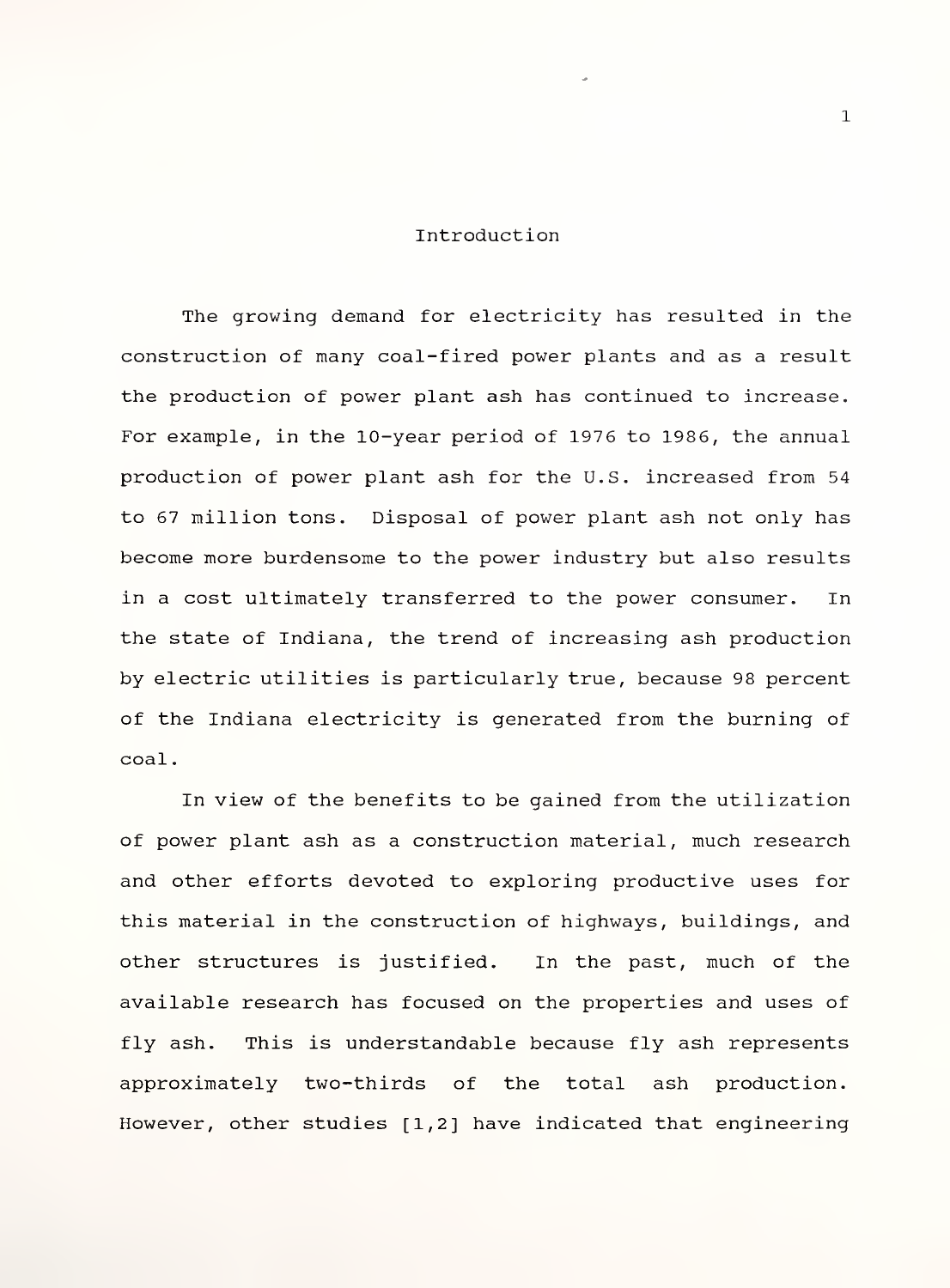properties of many bottom ashes compare favorably with those of conventional highway construction materials. Unfortunately, an extensive review of the literature reveals that the amount of laboratory and field data on the properties and performance of this material is very limited. In order to develop productive uses of bottom ashes, <sup>a</sup> substantial data base on their properties is needed.

A potential problem associated with the use of power plant bottom ash is its variability. These variations occur because of differences in: a) the type and origin of coal burned, b) boiler types, c) degree of coal pulverization, d) firing conditions in the furnace, and e) ash handling practices. Even bottom ash produced from <sup>a</sup> single source can be quite variable depending on the operating conditions and procedures. Therefore, there is <sup>a</sup> need for <sup>a</sup> systematic procedure to evaluate locally available bottom ashes for potential construction uses.

The Surface Transportation and Uniform Relocation Assistance Act of 1987 included <sup>a</sup> strong endorsement of coal ash use in highway construction. Accordingly, the Federal Highway Administration is encouraging large-volume use of coal ash by providing an additional <sup>5</sup> percent Federal-aid match for highway projects that include more than 1,000 tons of coal ash [3]. Since the state of Indiana is one of the eight largest ash-producing states in the United States, the Indiana

 $\mathfrak{p}$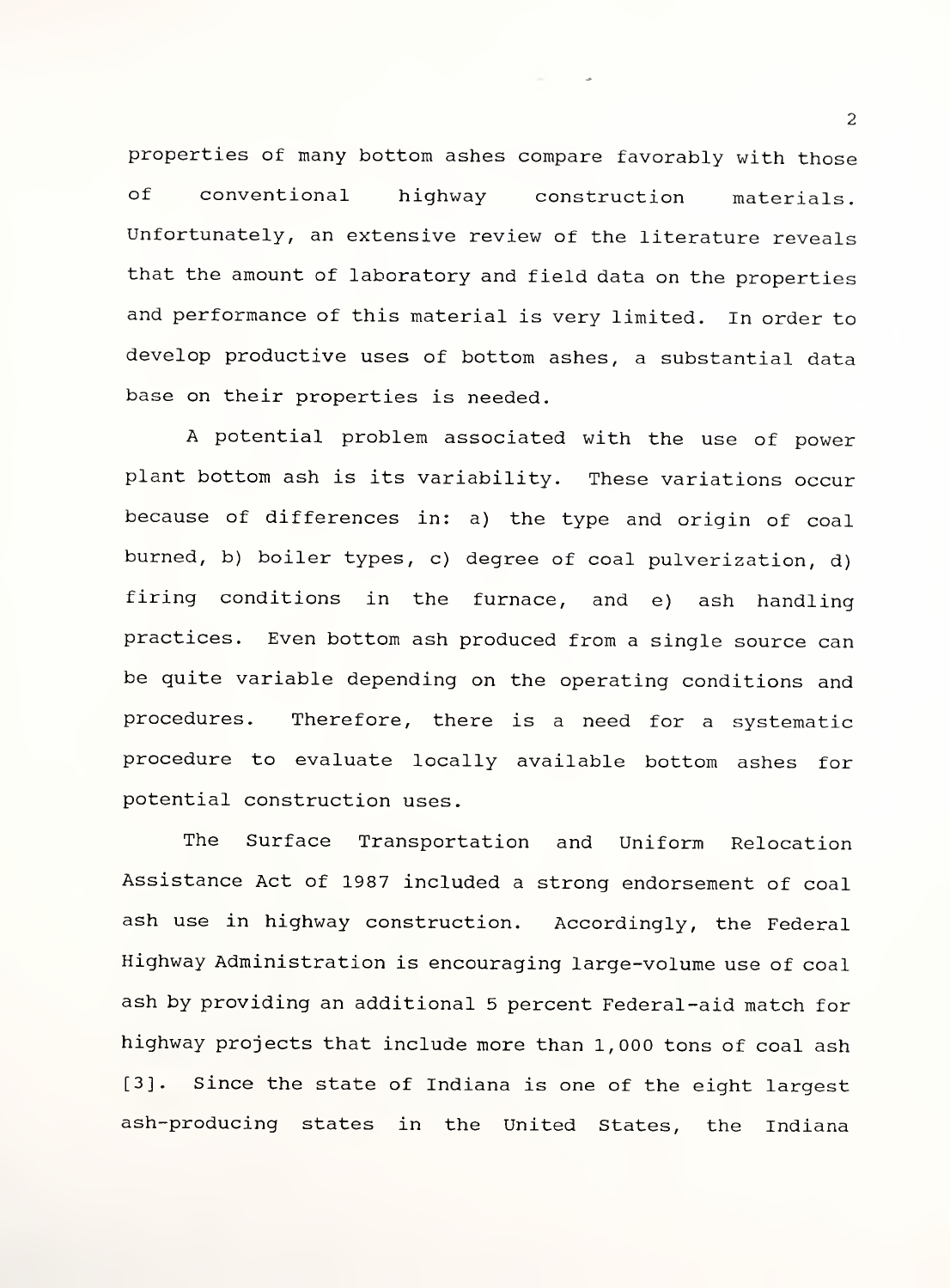Department of Transportation (INDOT) is motivated to use bottom ash in Indiana highway construction.

## Experimental Program

Eleven different bottom ashes from ten utility stations were selected for laboratory testing in this study. The ash materials consisted of nine dry bottom ashes, one wet bottom ash, and a source which was a combination of both wet and dry ashes. As the utilization of ash material will be economic only on a regional or local basis, one of the important criteria for the selection was the geographic distribution of the sources. A reasonable geographic balance among the eleven ashes selected for study was accomplished, with three bottom ashes identified as being from northwestern Indiana, four from central Indiana, and <sup>4</sup> from southern Indiana.

In most power plants, bottom ash is transported to a disposal lagoon as a slurry flowing through closed conduits. The closed ash transport and handling systems are seldom equipped with sampling ports at convenient locations. In such cases, bottom ashes were collected as grab specimens from ash deposits at the outlet of sluice pipes. In fact, at power plants where bottom and fly ashes are co-disposed, the ash sampled represented the coarse fraction of the ash in the lagoon.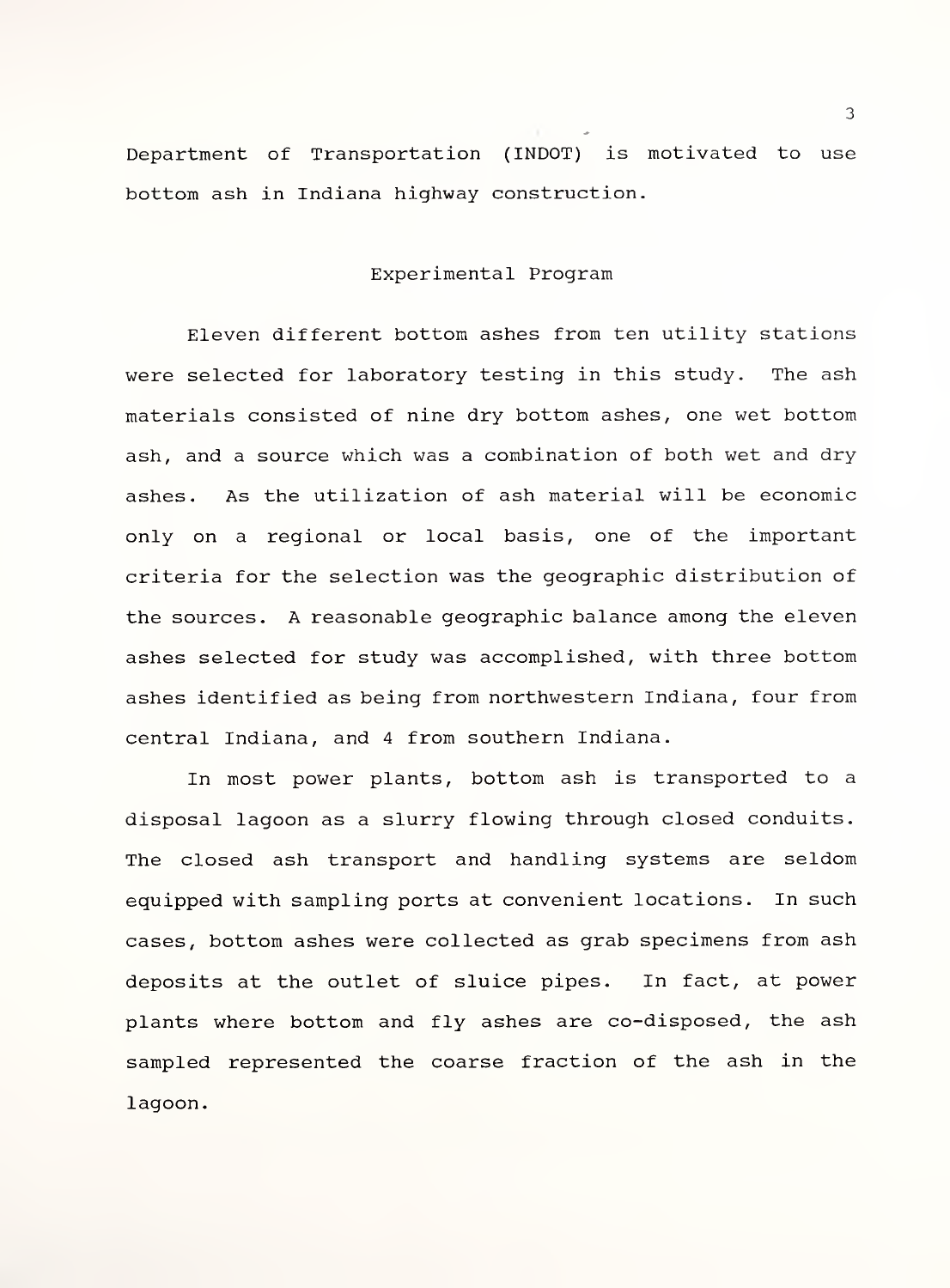Most of the power plants were burning Illinois Basin bituminous coals at the time of sampling. Generally, coal was supplied from a major source and was supplemented from various minor sources. Very few plants burned single-source coal.

The experimental program of this study consisted essentially of a laboratory investigation aimed at testing bottom ash samples by standard as well as nonstandard methods. A large number of diverse laboratory measurements were performed to develop an overall profile of the characteristics of each bottom ash. The laboratory testing program was implemented in three phases. The first phase was to conduct a characterization analysis of the ash materials. The second phase consisted of testing the bottom ash materials for their geotechnical properties. The third phase of the testing program was a laboratory evaluation of potential environmental effects of bottom ash utilization. This involved laboratory leaching tests and chemical analysis of the leachates.

# Results

The majority of wet bottom ash particles were angular to subangular in shape and had a smooth surface texture. Most of the particles featured fractured faces, which made wet bottom ash much like crushed glass. On the other hand, dry bottom ashes had quite angular particles, and a highly porous surface texture was observed even in fine ash particles. It was also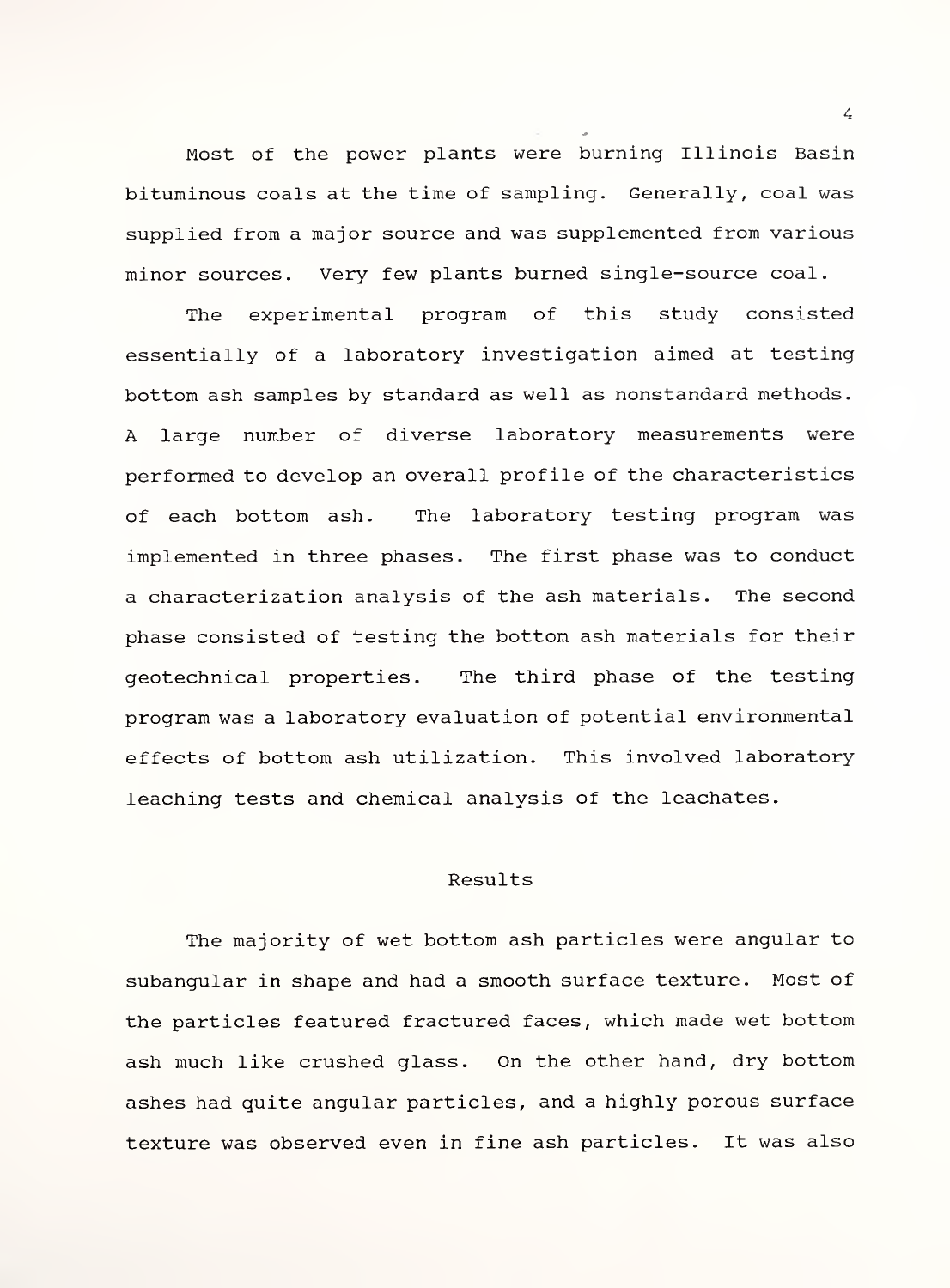observed that dry bottom ashes were both externally and internally porous, resulting in an irregular particle shape and rough, gritty surface texture. The surfaces of the bottom ash particles were essentially free of dust, but some fly ash particles were observed to be loosely held to the surfaces of larger particles.

Mineralogical analysis revealed that crystalline compounds such as quartz (S $\rm iO_2)$  and hematite (Fe $\rm_2O_3$ ) are found in almost all dry bottom ashes. Mullite (3Al<sub>2</sub>O<sub>3</sub>•2SiO<sub>2</sub>) and magnetite (Fe<sub>3</sub>O<sub>4</sub>) are also frequently found in dry bottom ash. Pyrite (FeS<sub>2</sub>) was identified in two ash samples, one in significant content (Stout) and the other one in a minute amount only (Mitchell).

In general, Indiana bottom ashes are reasonably typical in chemical composition. The principal ash constituents in bottom ash are silica (SiO<sub>2</sub>), alumina (Al<sub>2</sub>O<sub>3</sub>), and iron oxide (Fe<sub>2</sub>O<sub>3</sub>). There are smaller quantities of calcium oxide (CaO), magnesium oxide (MgO), potassium oxide  $(K, 0)$ , sodium oxide (Na<sub>2</sub>O), and sulfur trioxide (SO<sub>3</sub>), as well as minute traces of other elements.

Dry bottom ash and wet bottom boiler slag have quite different gradation characteristics. Dry bottom ashes exhibited well-graded size distribution ranging from fine gravel to fine sand sizes, whereas the gradation of the wet bottom ash was quite uniform with a majority of the sizes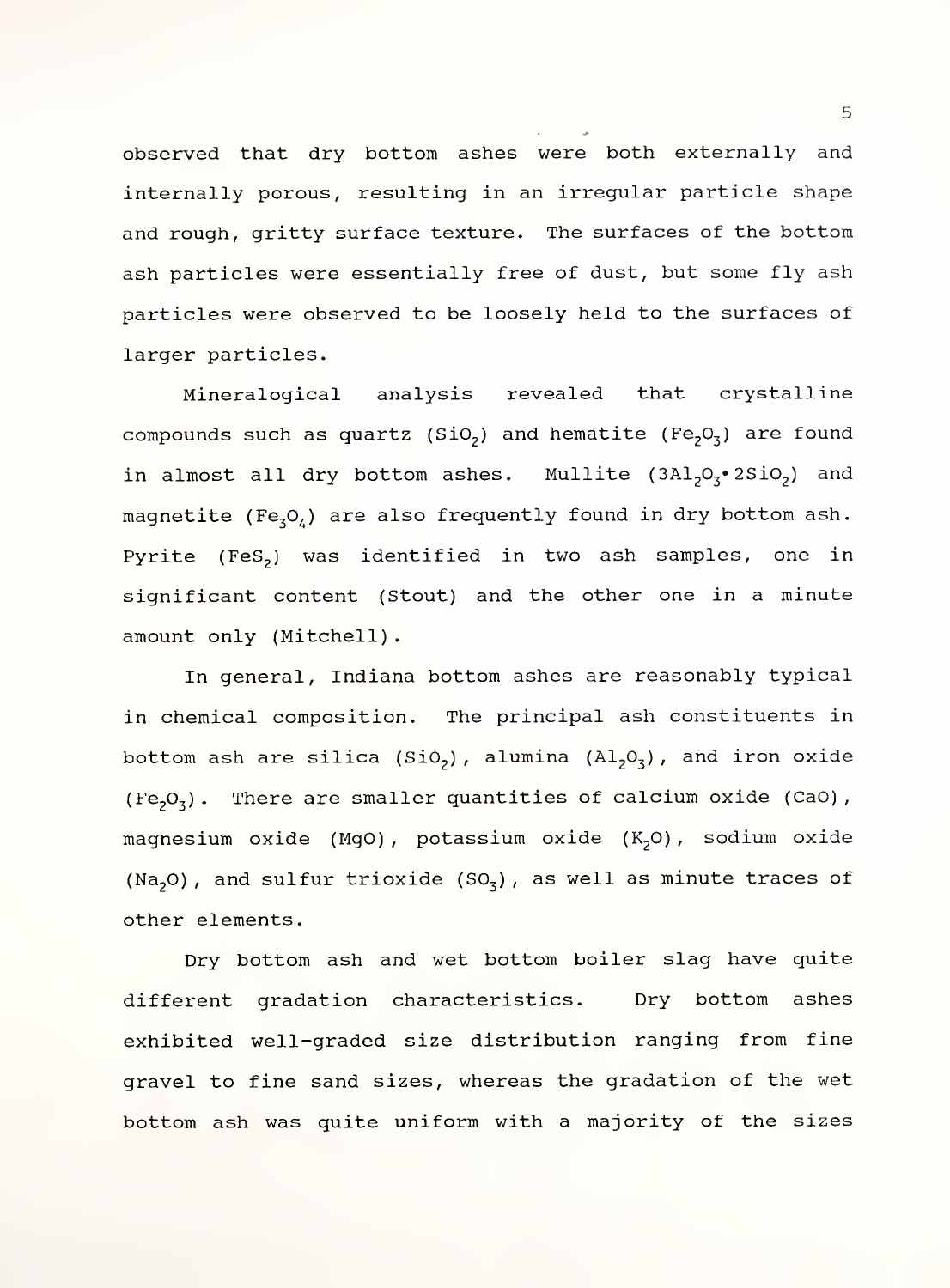occurring in <sup>a</sup> narrow range between the No. <sup>8</sup> and No. <sup>3</sup> sieves. Of the 11 bottom ashes studied, ten (10) were classified by USCS as sand and the other one as gravel. The wet bottom ash was found to be poorly graded because of its low coefficient of uniformity. Classification of bottom ashes by the AASHTO system showed that all bottom ashes fall in the A-l group, with <sup>7</sup> ashes classified as A-l-a and the remaining four as A-l-b.

Comparing the gradations of bottom ash with the specification limits given by the Indiana Department of Transportation showed that most dry bottom ashes would satisfy the gradation specifications for either the <sup>1</sup> in. or 1/2 in. top size materials. The wet bottom ash, being too uniform and coarse, fell outside the gradation specifications for bases and subbases.

The specific gravity of bottom ash were determined by the test methods applicable to aggregates and soils, as well as <sup>a</sup> gas pycnometer method. The specific gravity of bottom ashes was found to range from 1.9 to 3.4, which is much wider than that for most soils (ranges from 2.5 to 2.8). Generally, the more porous or vesicular an ash appears, the greater the variation in the specific gravity determined by different methods. It was also found that low specific gravities were always accompanied by greater variations in the measurements. Thus, it was concluded that a low specific gravity represents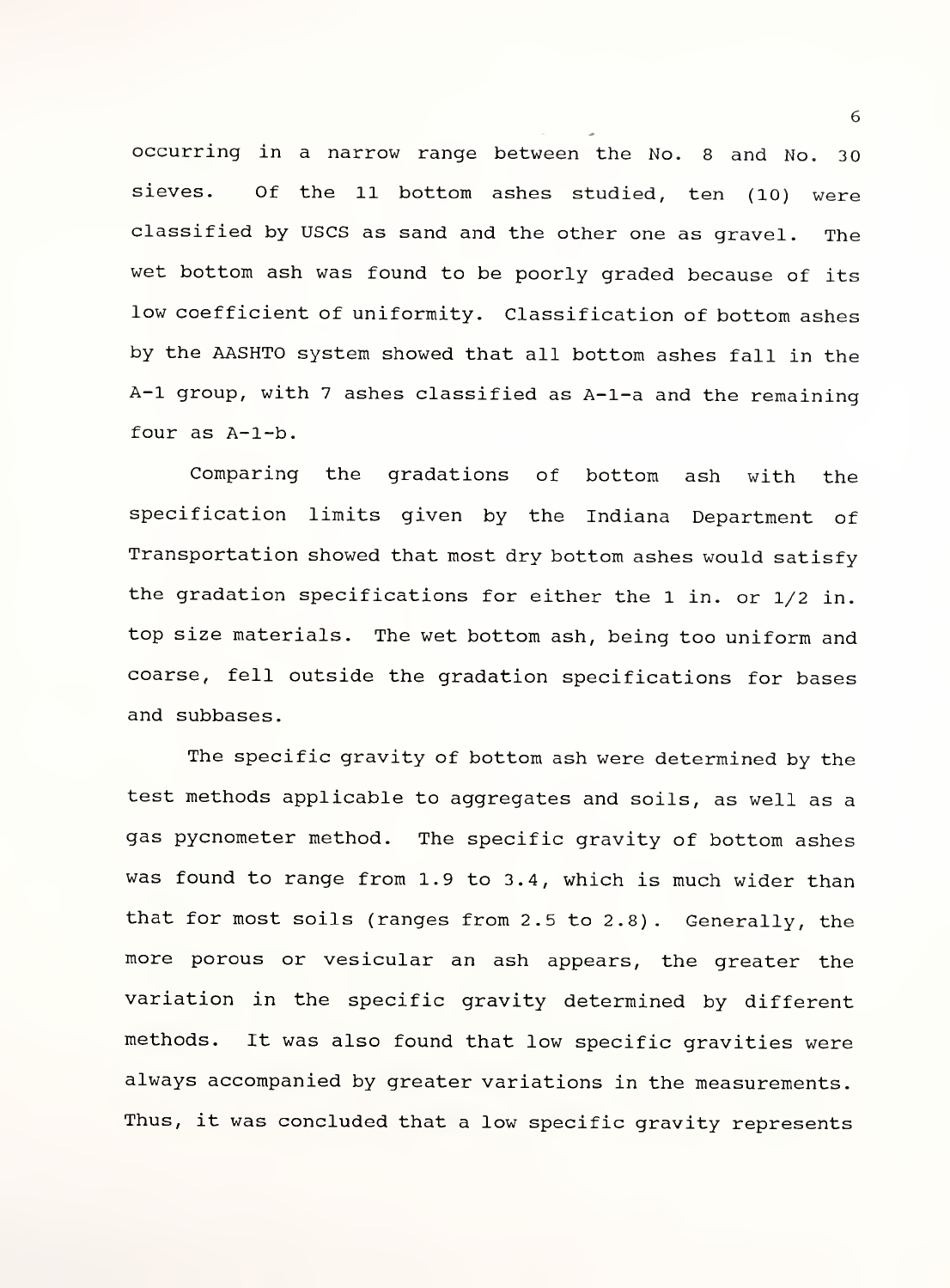<sup>a</sup> highly porous or vesicular texture, which is the characteristic of popcornlike particles. Since popcornlike particles are readily degradable under loading or compaction, bottom ash containing <sup>a</sup> large amount of these particles are judged to be undesirable for engineering purposes. Therefore, the results from the specific gravity tests suggested that the specific gravity of bottom ash may be used as an indicator of the material quality.

The sodium sulfate soundness losses on bottom ashes after five cycles of soaking and drying varied from 1.3 to 10.8 percent. The wet bottom ash had the lowest sulfate soundness loss because of its glassy surface texture and its low porosity. The soundness losses for dry bottom ashes ranged from about <sup>2</sup> to <sup>6</sup> percent except for the ash produced from stoker furnaces. The presence of porous and popcornlike particles had caused <sup>a</sup> significant increase in the soundness loss of stoker ash. On the basis of the specification limits given by Indiana Department of Transportation [4] all bottom ashes studied would be considered adequate for class A subbase material.

The percent wear values determined by the Los Angeles abrasion test on all bottom ashes were less than 50, except the stoker ash. Some samples had abrasion values greater than 40 but less than 45. Thus, most bottom ashes would meet the specifications given by INDOT for class <sup>C</sup> subbase, and some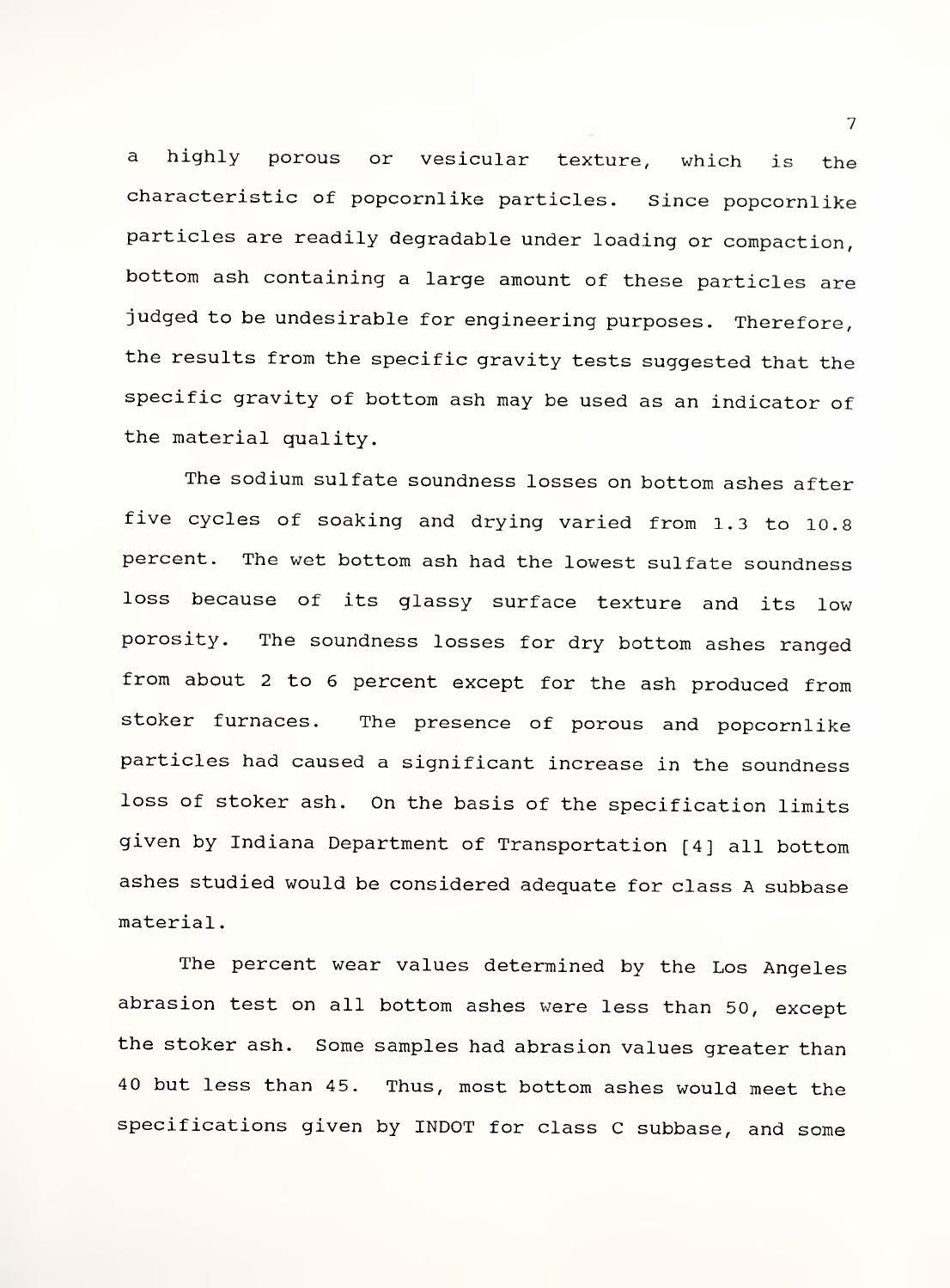ashes are able to meet the specifications for class A subbase [4].

A comparison between the sulfate soundness losses and abrasion values revealed that bottom ashes with high sulfate soundness losses also have high percentage wears under an abrasion test. Since the applicability of the sulfate soundness test on bottom ash material has been previously questioned, the Los Angeles abrasion test may provide <sup>a</sup> superior measure of the quality of bottom ash as an aggregate.

The measured coefficients of permeability ranged from 0.002 to 0.10 cm/sec for selected bottom ashes. The wet bottom ash displayed the largest value of coefficient of permeability due to its uniform size distribution and absence of fines. Generally, the coefficients of permeability of bottom ash fall in a medium permeability range, and are comparable to those of granular soils with similar gradings.

The calculated C constant in Hazen's equation varied from 0.1 to 0.9 for bottom ash samples. Considering the wide range of coefficient of permeability for soils, the Hazen's equation may be used in estimating the coefficient of permeability for bottom ashes, when testing is not practicable.

The angles of shearing resistance for bottom ash samples in a loose condition were quite large in magnitude, ranging from 35 to 45 degrees. It was found that the angle of shearing resistance for the wet bottom ash falls within the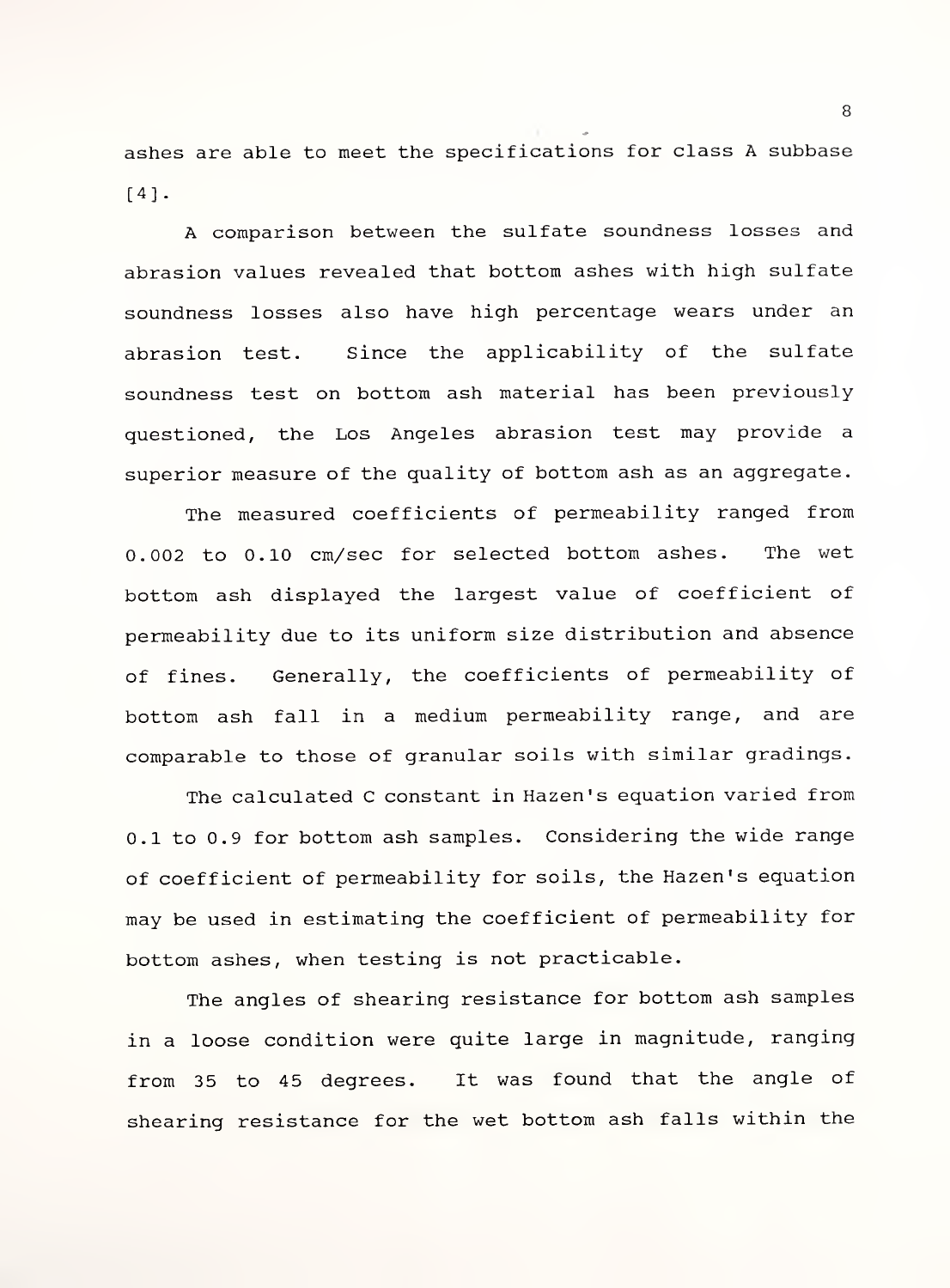same range as that for conventional soils. The values obtained from dry bottom ashes were higher than those from conventional soils. Therefore, if bottom ash is used as an embankment material, the stability of the embankment can be higher than that for natural granular soils. If it is used in highway subgrades or subbases, the bearing value may be higher than that encountered with a natural sand.

The relationship between dry density and moisture content was determined by the standard Proctor compaction procedures for several bottom ash samples. The resulting moisturedensity relations showed that the shapes of the moisturedensity curves are typical of those for cohesionless materials. The dry densities obtained were high when the soil was air-dried, and high when the soil was completely saturated, with somewhat lower densities occurring when the soil had intermediate water contents.

The compaction curves showed a slight decrease in density at the highest water contents. Field compaction data reported on free draining materials indicated that field compaction curves do not show such a decrease. Field curves generally exhibit maximum dry density at either an air-dried condition or a "flushed" condition. Sometimes, the air-dried condition may not be practicable for field construction, but it is practicable to maintain the material in a flushed condition during the compaction process. If adequate measures have been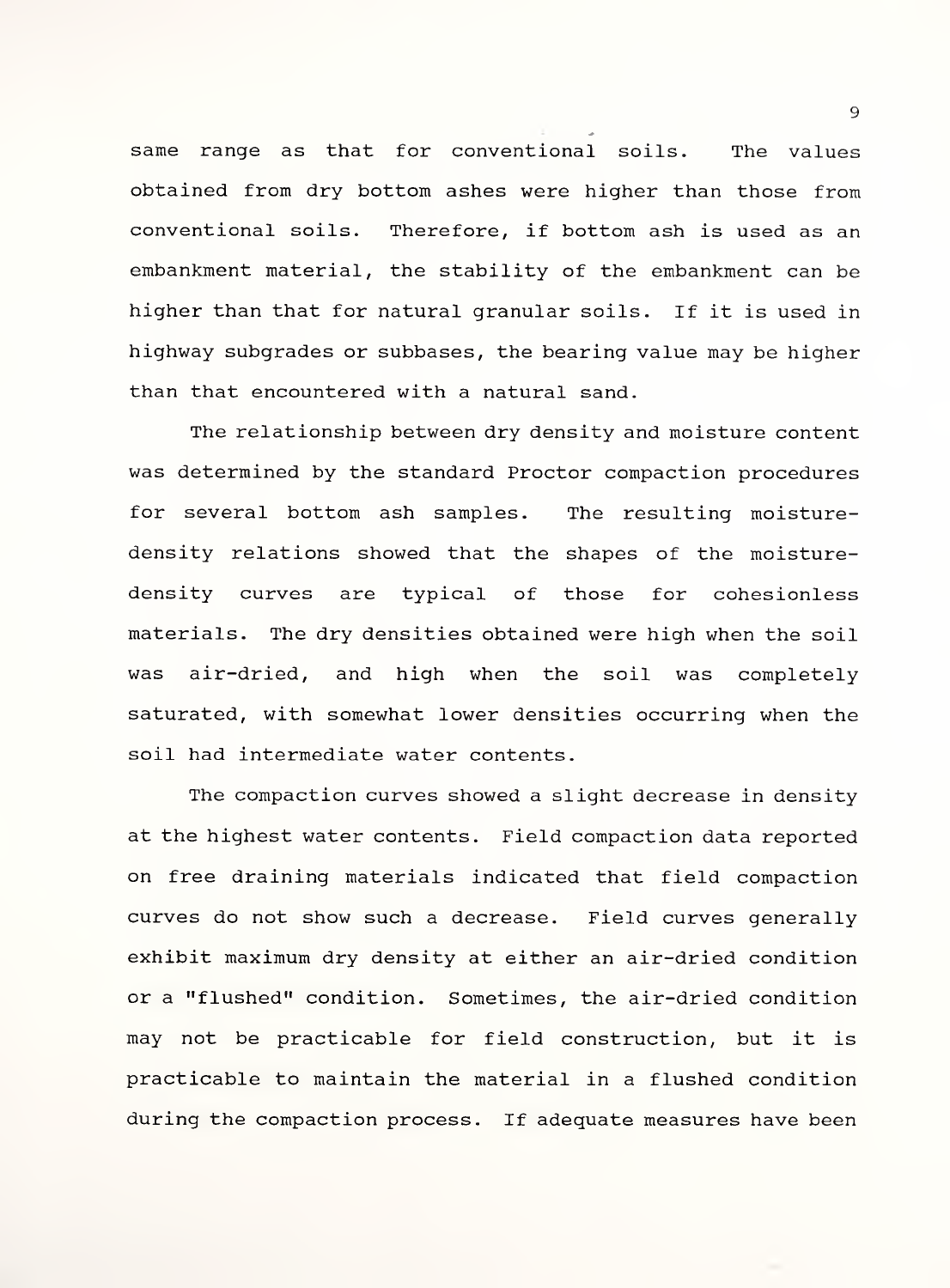taken to protect the underlying layers, close control of the water content will not be necessary, and the flushed condition can be achieved simply by applying an excess of water.

One-dimensional compression tests were performed on bottom ashes in a dense condition. Due to the high permeability of bottom ash, the deformations took place almost immediately. Comparing the stress-strain relationships obtained from several bottom ashes with those from an uniform medium sand it was found that bottom ashes were slightly more compressible than the sand.

The CBR values for bottom ash ranged from 40 to 70. Compared to the typical values for a number of soils and base course materials, bottom ash falls in the categories of "good subbases" and "good gravel bases" on the basis of the CBR values

In order to evaluate the leaching potential of bottom ash, the Extraction Procedure (EP) toxicity test and an Indiana leaching method were conducted on bottom ash samples. The EP toxicity test is designed by EPA to simulate the leaching a solid waste will undergo in a sanitary landfill [5]. The Indiana leaching method test is specified in the Indiana Administrative Code [6] to classify restricted waste facility.

Results of the EP leachate analyses on bottom ash leachates showed that all concentrations of the regulated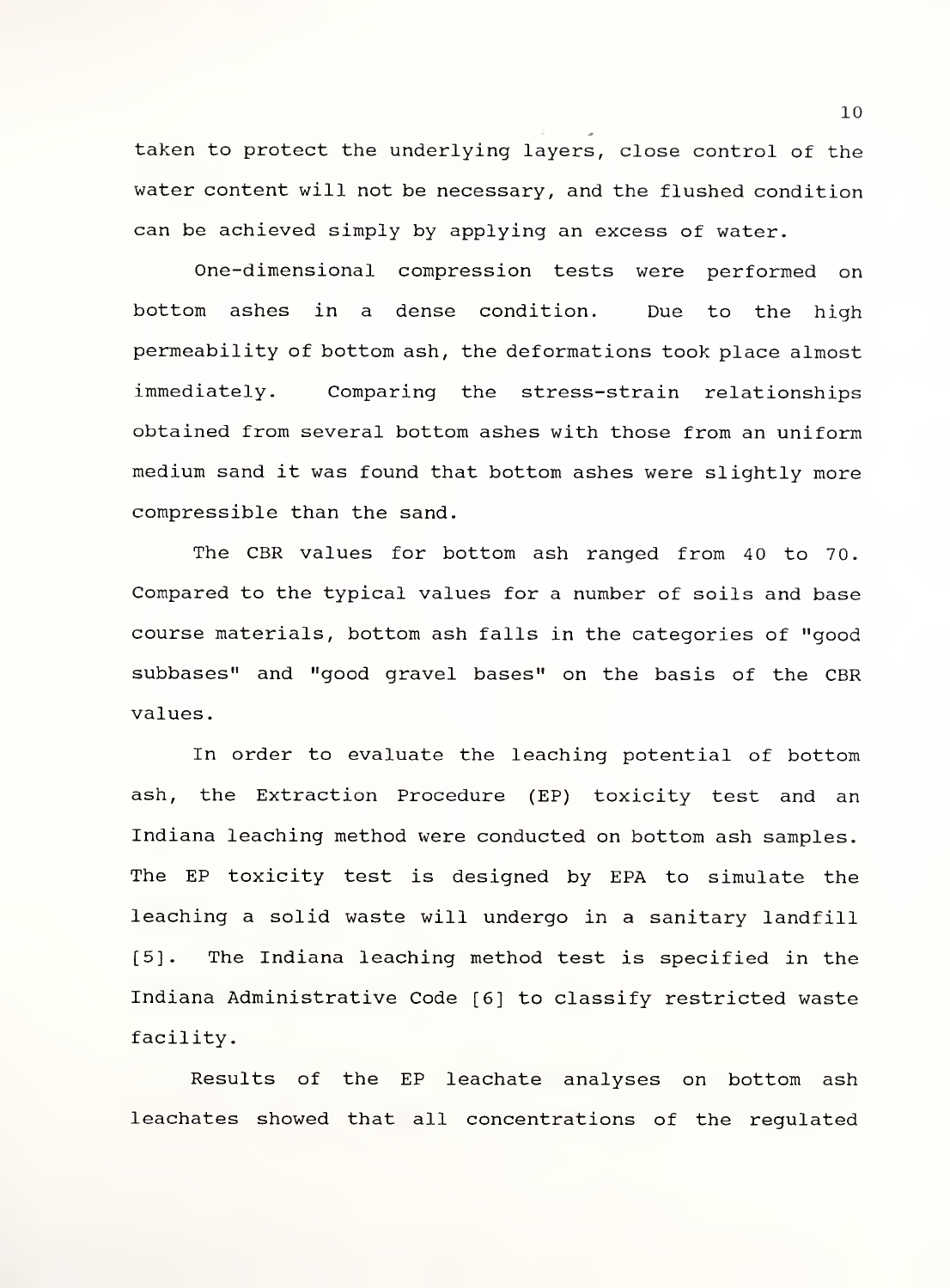analytes in bottom ash leachates were well below the maximum contaminant levels in EP toxicity, in most cases one to three orders of magnitude lower. Therefore, bottom ashes could be characterized by the EP toxicity test as nonhazardous according to current EPA regulations governing solid waste characterization [5].

The salt content of bottom ash leachates was tested by the Indiana leaching method. The concentrations of the regulated analytes were compared with the maximum allowable limits specified in the Indiana Administrative Code (329 IAC 2-9-3) for type IV restricted waste site [6]. In all cases, the concentrations of bottom ash leachates are far below the type IV criteria which are the most restrictive ones in the code.

It was also noted that the leachate from wet bottom ash had lower concentrations of trace metals and salts than the leachates from dry bottom ashes. However, no correlation between the pH value and the leachate concentrations was found. All of the bottom ashes tested had leachates that were slightly alkaline in character. It was reported that ash leachates exhibiting acidic nature are most likely because of the presence of pyrite particles in ash materials.

Pyrites, produced from preparation of coal prior to firing, are known to characteristically exhibit the highest pollution potential. This is because pyrites will react with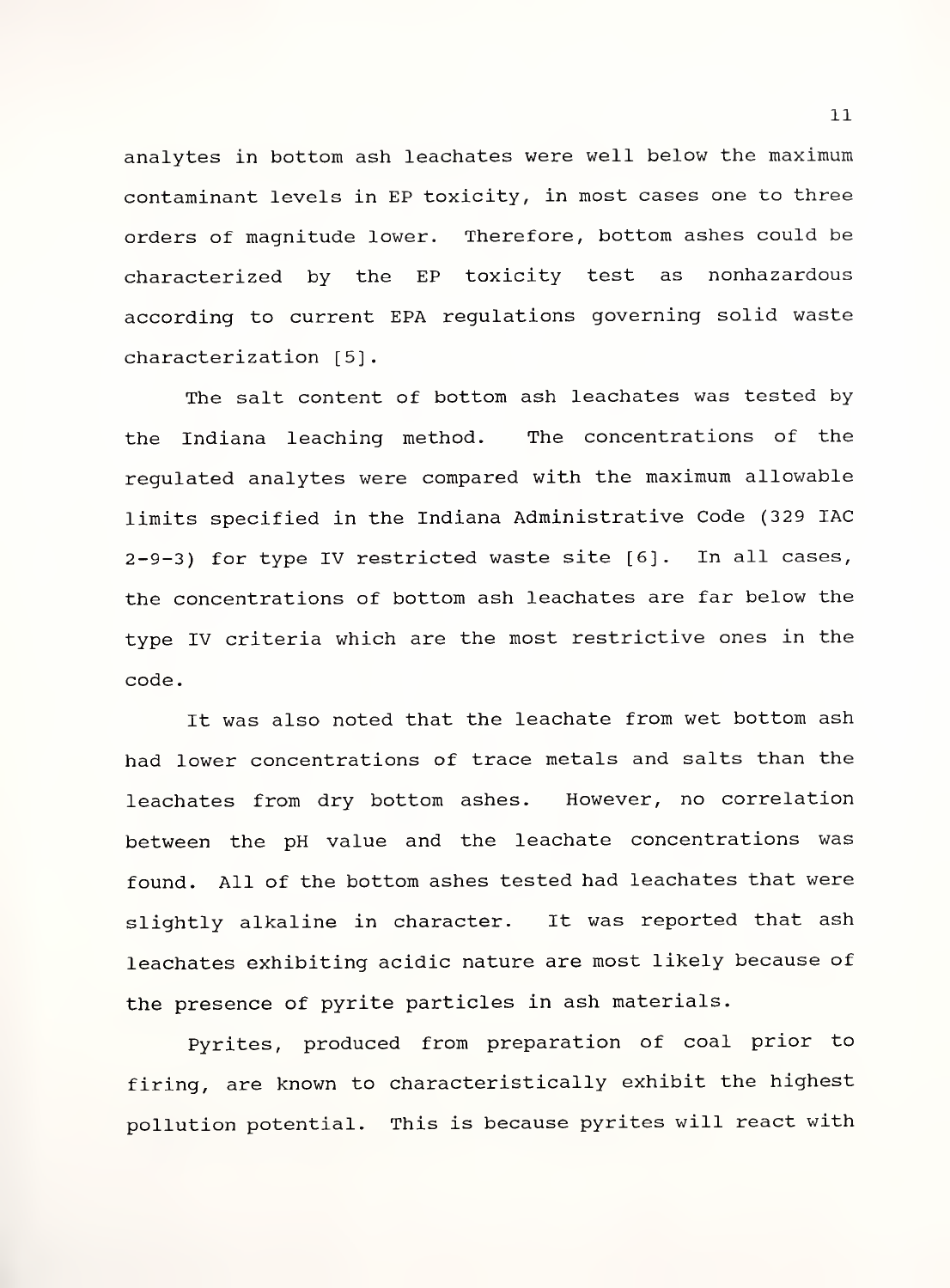oxygen and water to form ferrous iron and sulfuric acid. The resulting acidic environment tend to increase the rate of dissolution of heavy metals and possibly produce a contaminated leachate. If pyrites are indiscriminately mixed with ash, leachate generated from the mixture could pose <sup>a</sup> problem because of the low pH that increases the potential for unacceptable concentrations of trace metals in the leachate.

In this study, leachates from the two ash samples containing pyrites showed very low pH values. Leachate from Stout ash, which contained significant amount of pyrites, had a pH as low as 2.9, as determined by the Indiana leaching method. Although there was only trace amount of pyrites present in Mitchell ash, the pH of the leachate from this ash was 6.0. Because visual identification of pyrite particles in bottom ash is difficult, especially if pyrites are present in a limited amount, the pH measurement may be used to identify bottom ash-pyrite mixtures which are objectionable in terms of environmental concerns.

# Economic Evaluation

The economic evaluation of the use of bottom ash focused on two phases:

1. An assessment of economic potential for Indiana bottom ash based largely on the guantities available and their location with respect to potential market areas.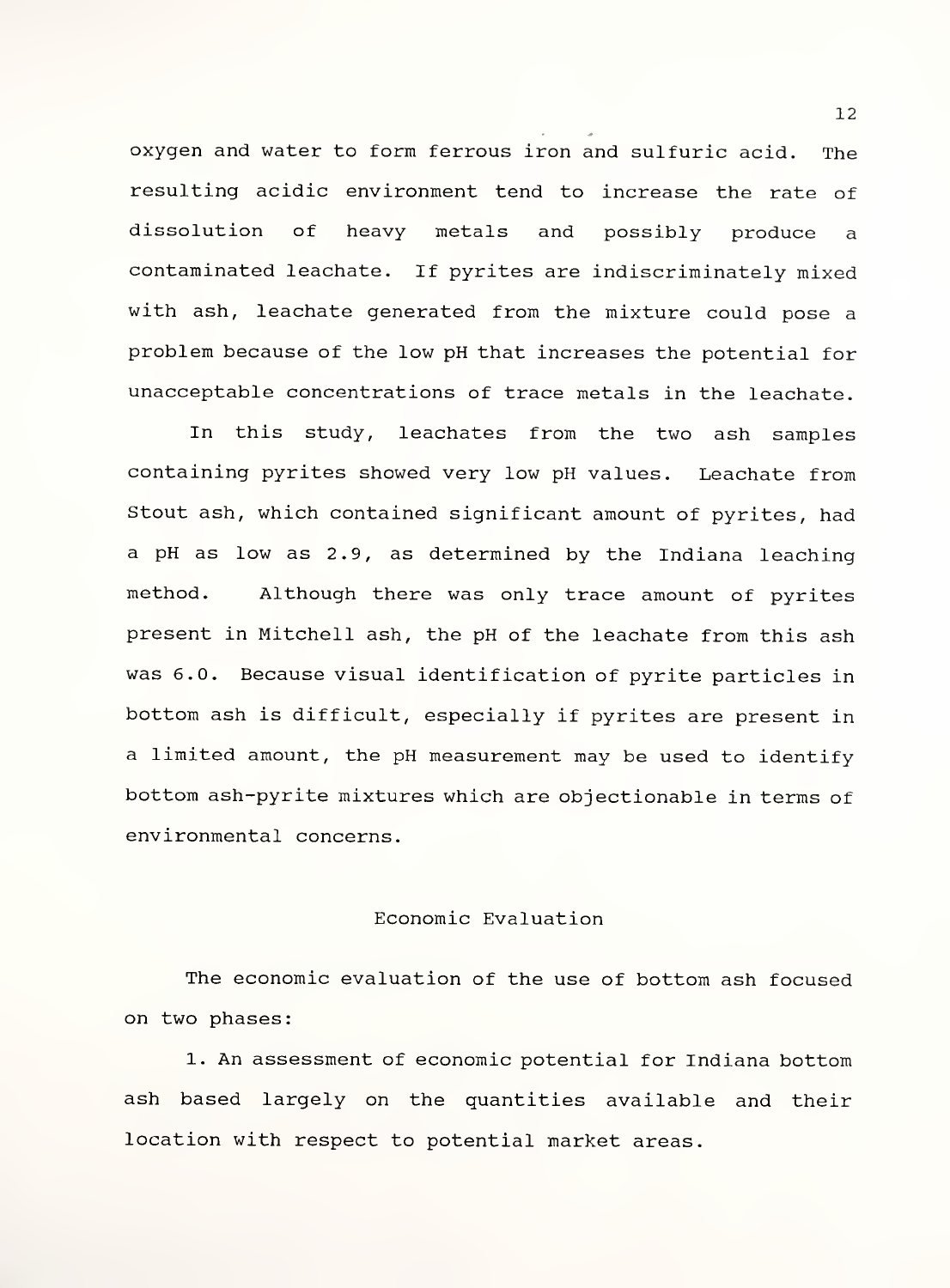2. A qualitative study of the cost factors that would determine the cost of bottom ash in place for development as a highway construction material.

In 1986, there were 29 utility power plants in the state of Indiana which burned coal as the primary fuel. Of the 29 power plants, 20 were operated by the five utility companies in the state, and <sup>9</sup> were smaller municipal or privately-owned operations. However, coal burning power plants are not spread uniformly throughout the state. There is <sup>a</sup> high concentration in the extreme southern part. In contrast, northeastern Indiana is essentially without coal-burning power plants.

A comparison of the areas short of aggregate supplies with the distribution of coal-burning power plants in Indiana revealed that the aggregate shortage areas are well covered by power plants. Population and economic growth are generally accompanied by increased construction activities. Since population shifts have been toward the big cities, all major cities in Indiana are expected to continue their growth. Areas that are expected to have the highest rate of population and economic growth in Indiana are the Lake region, Indianapolis, north vicinity of Louisville, Fort Wayne, Evansville, and Terre Haute. Again, almost all of these areas have power plants. Therefore, bottom ash has <sup>a</sup> great economic potential for use as <sup>a</sup> highway construction material in theseareas.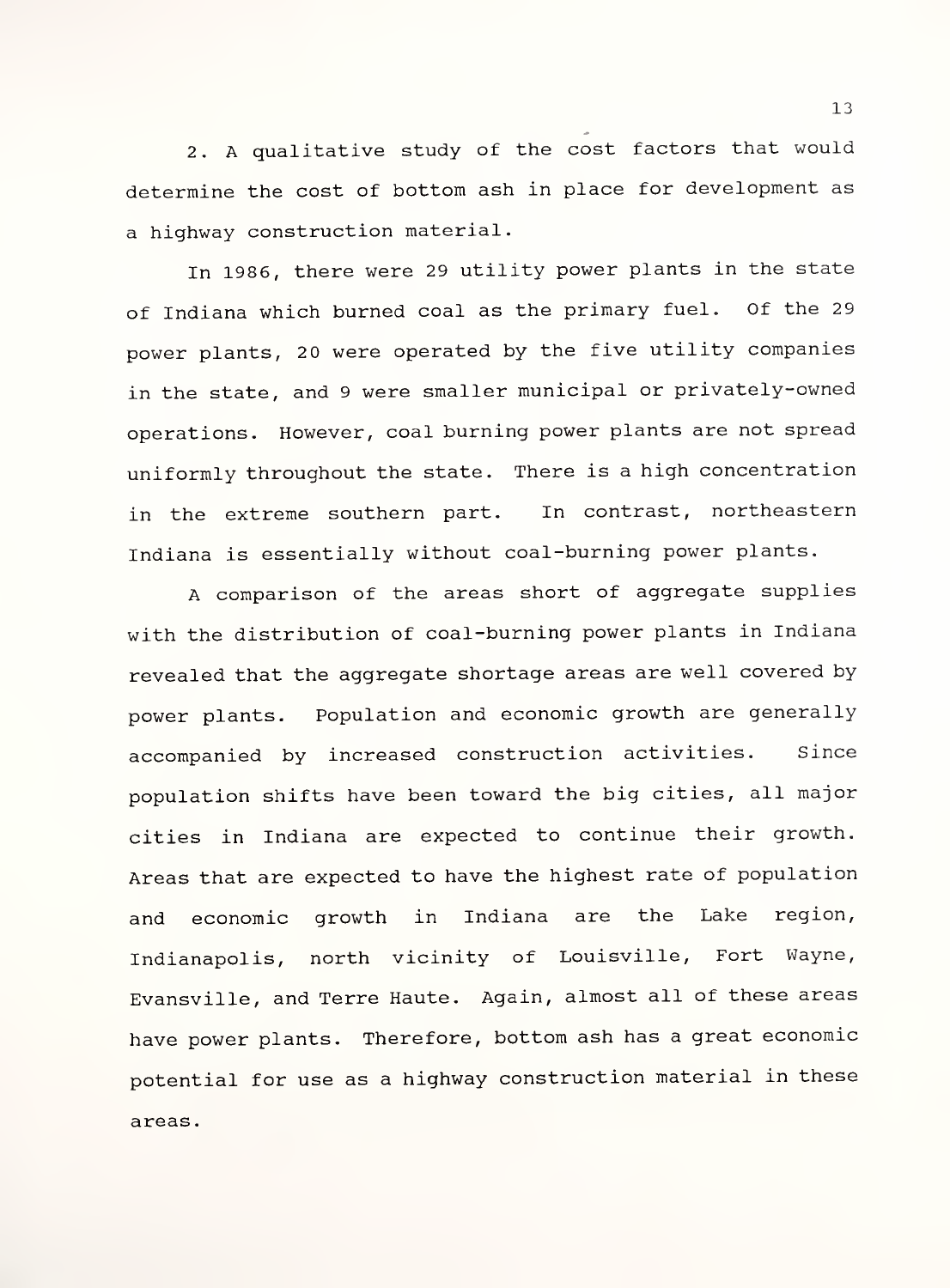### Conclusions

Current disposal practices suggest that power plant bottom ash is still considered by many power-generating companies as a waste product. If more extensive utilization of the material is expected, bottom ash must be regarded as an useful resource by utility companies. It is strongly desired that power plants exercise closer controls over the production, collection, and stockpiling of the material to provide a product of greater uniformity.

Based on the results of laboratory evaluations of selected Indiana bottom ashes, it is concluded that the properties of bottom ash compare favorably with conventional granular materials, and the majority of the bottom ashes are suitable for various uses in highway construction. It is obvious that utilization of such extensively produced byproducts of the power industry as an economic highway material should be encouraged in the immediate future. It is recommended that the Indiana Department of Transportation proceed to schedule the construction of experimental sections of embankment and pavement using bottom ash.

#### References

1. Seals, R. K., Moulton, L. K., and Ruth, B. E., "Bottom Ash: An Engineering Material," Journal of the Soil Mechanics and Foundations Division, ASCE, Vol. 98, No. SM4, April, 1972, pp. 311-325.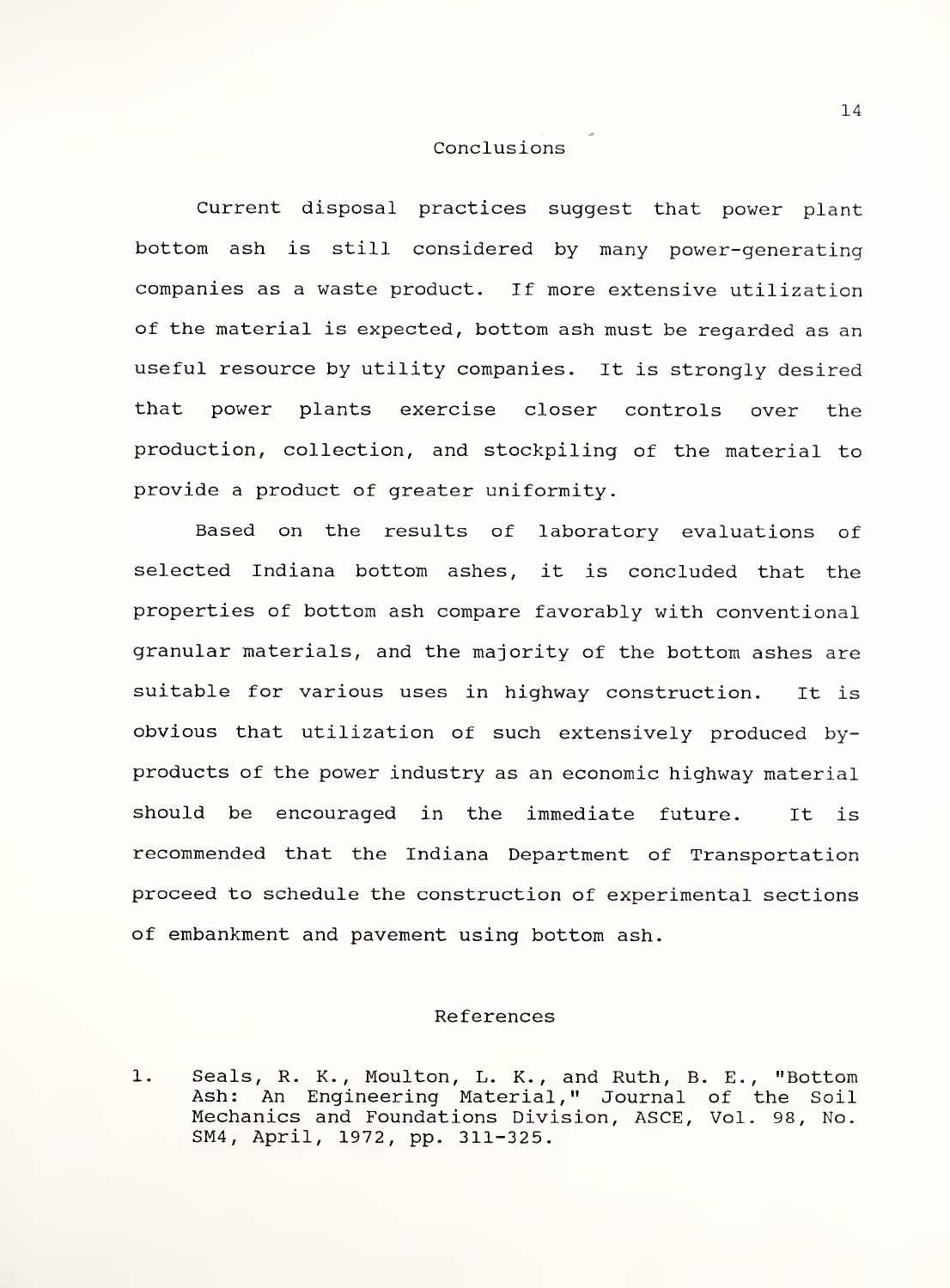- Majidzadeh, K, El-Mitiny, R. N. , and Bokowski, G. , Power  $2.$ Plant Bottom Ash in Black Base and Bituminous Surfacing, Volume 2, User's Manual, Federal Highway Administration, Report No. FHWA-RD-78-148 , Washington, D.C., June 1977.
- Federal Highway Administration, "Use of Coal Ash in  $3.$ Embankments and Bases," FHWA Technical Advisory T 5080.9, Washington, D.C., May 16, 1988.
- Indiana Department of Highways, Standard Specifications,  $4.$ Indianapolis, Indiana, 1988.
- $5.$ Environmental Protection Agency, "Test Methods for Evaluating Solid Waste, Physical/Chemical Methods," 2nd edition, Report SW-846, Washington, D.C., 1985.
- Indiana Register, Volume 12, Number 5, February 1, 1989. $6.$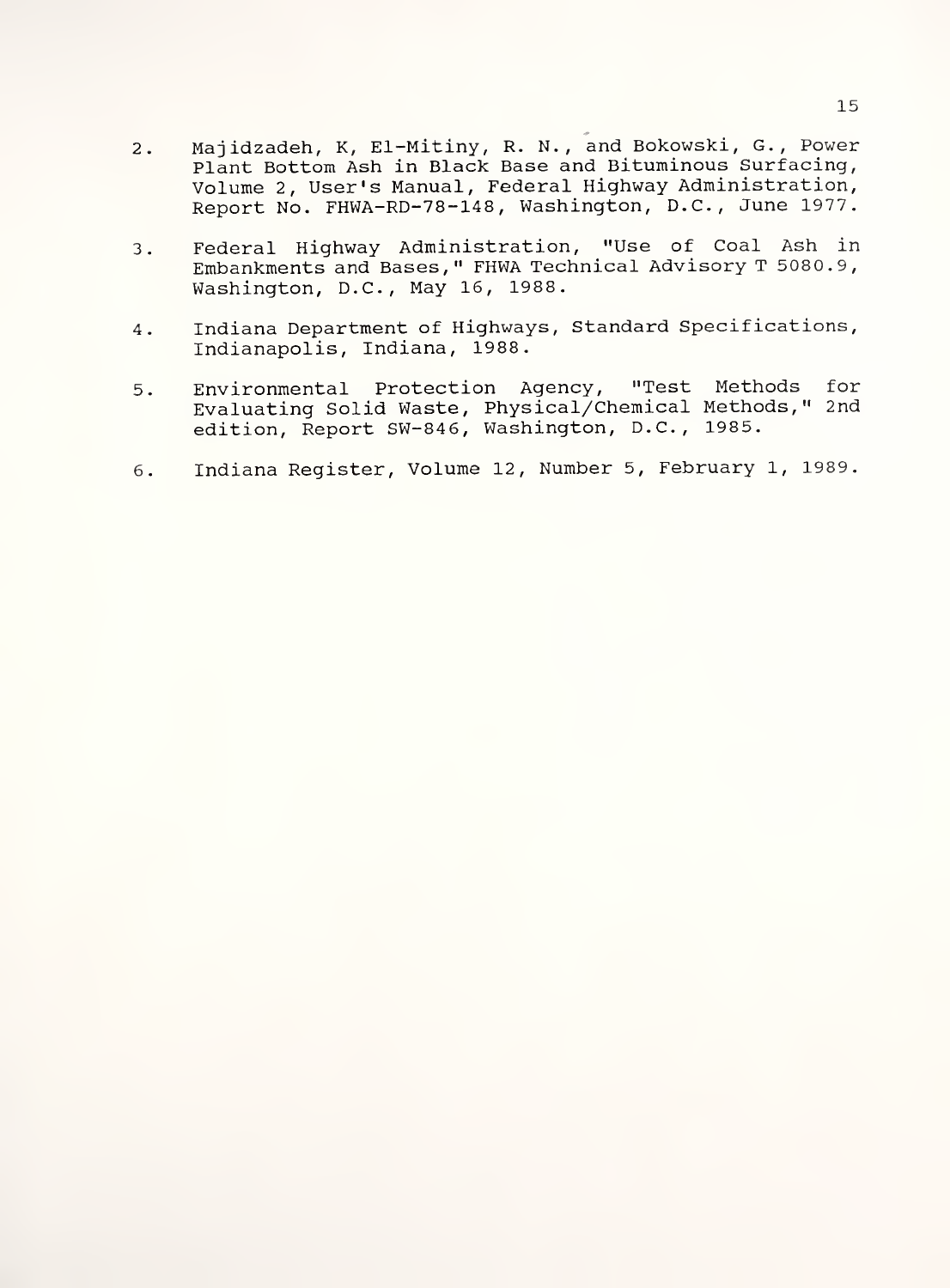$\bar{\phantom{a}}$